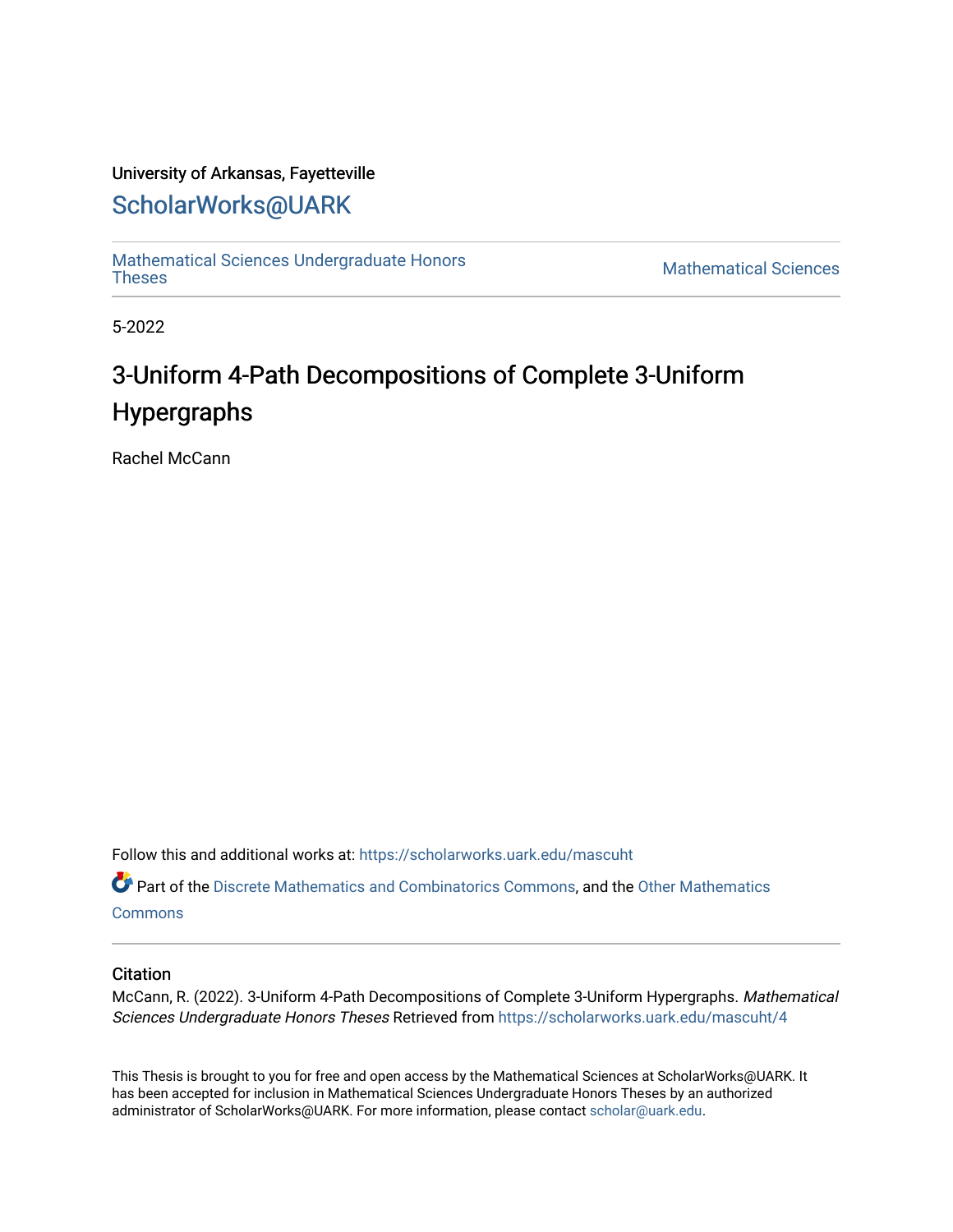# 3-Uniform 4-Path Decompositions of Complete 3-Uniform Hypergraphs

An Honors Thesis submitted in partial fulfillment of the requirements for Honors Studies in Mathematical Sciences

By

Rachel McCann

Spring 2022

Department of Mathematical Sciences

J. William Fulbright College of Arts and Sciences

The University of Arkansas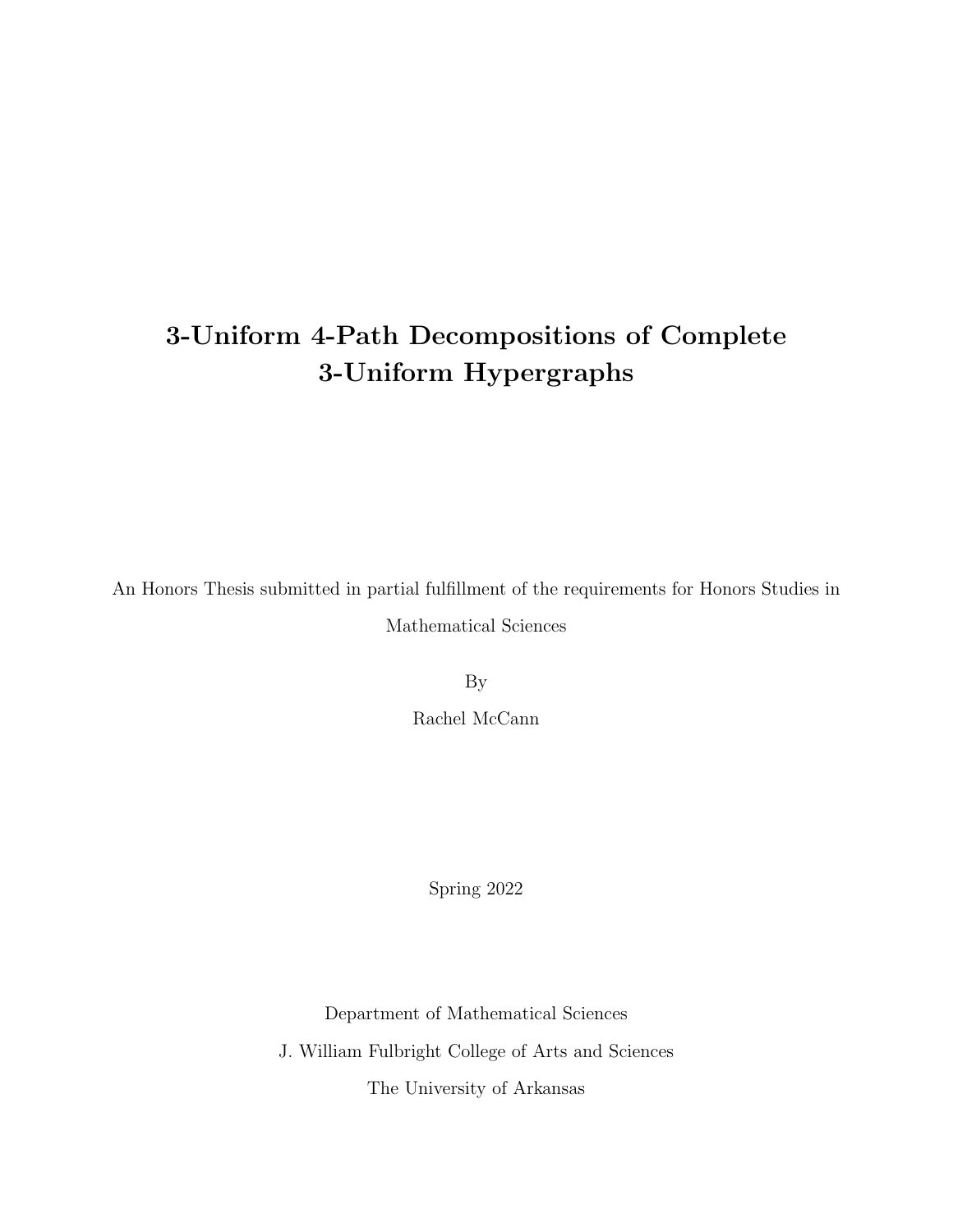## Acknowledgements

I would like to thank many people for their support and guidance, without which this thesis would not have been possible. Thank you to Dr. Matt Clay for your eagerness to take on this project with me and for your guidance every step of the way over the past year. Thank you to my committee members for your time in this defense. Thank you to Dr. Saad El-Zanati, Dr. Ryan Bunge, and my fellow participants in the Illinois State Math REU for instilling a love of graph theory in me. Thank you to Dr. Kim McComas and Dr. Andrew Raich for recommending me to this REU, an experience that ultimately gave birth to this thesis.

Thank you to my parents for supporting me in my education and professional goals, to my sisters for inspiring me to aim high, and to my friends for encouraging me as I cross the college finish line. A special thank you to Carol for being willing to talk about research and get an earful of graph theory at any hour of the day.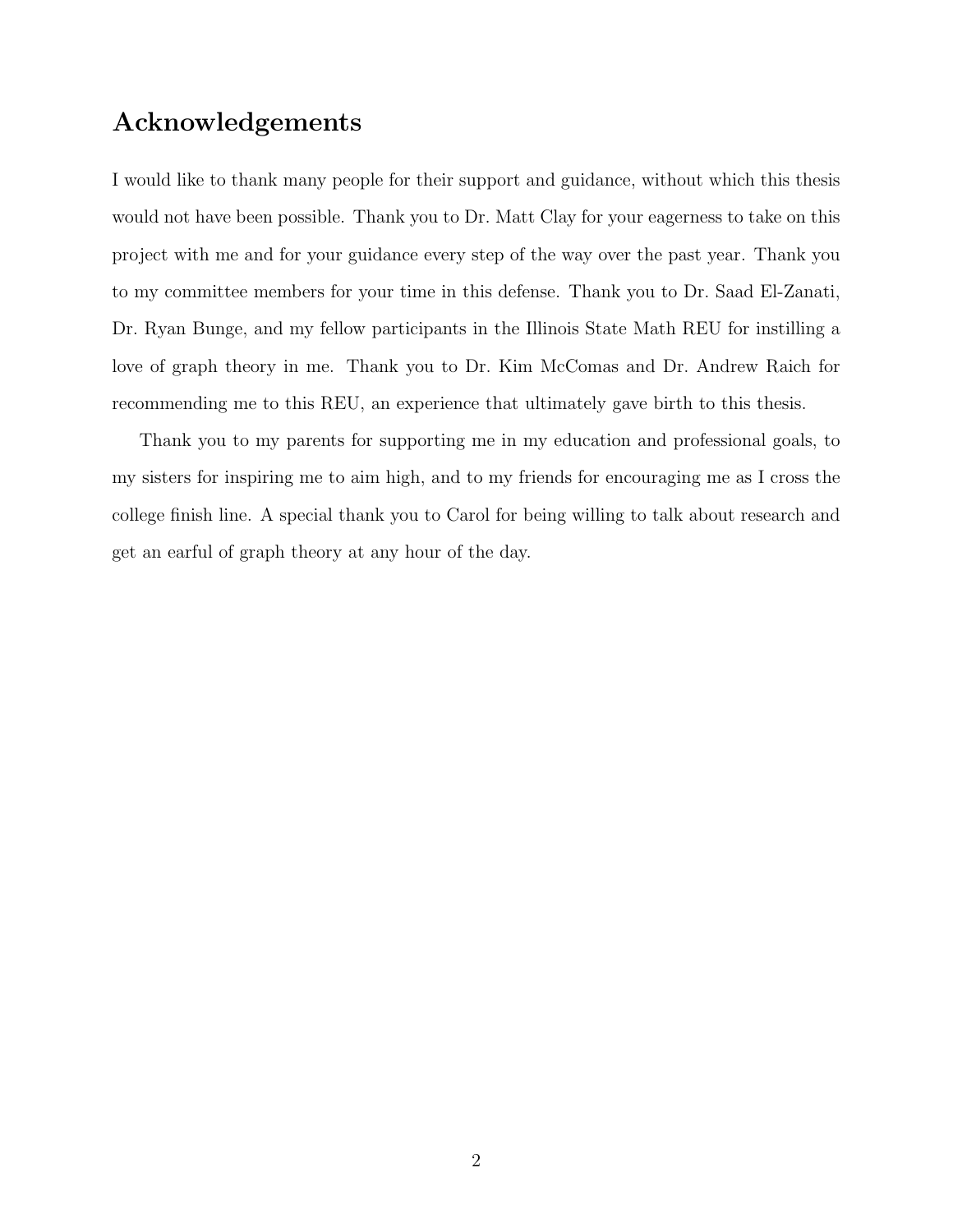#### Abstract

The complete 3-uniform hypergraph of order v is denoted as  $K_v^{(3)}$  and consists of vertex set  $V$  with size  $v$  and edge set  $E$ , containing all 3-element subsets of  $V$ . We consider a 3-uniform hypergraph  $P_7$ , a path with vertex set  $\{v_1, v_2, v_3, v_4, v_5, v_6, v_7\}$  and edge set  $\{\{v_1, v_2, v_3\}, \{v_2, v_3, v_4\}, \{v_4, v_5, v_6\}, \{v_5, v_6, v_7\}\}\.$  We provide the necessary and sufficient conditions for the existence of a decomposition of  $K_v^{(3)}$  into isomorphic copies of  $P_7$ .

## Contents

| $\mathbf{1}$   |                                             | Introduction            | $\overline{5}$ |
|----------------|---------------------------------------------|-------------------------|----------------|
| $\bf{2}$       | <b>Background</b>                           |                         | 6              |
|                | 2.1                                         |                         | 6              |
|                | 2.2                                         |                         | 8              |
|                | 2.3                                         |                         | 10             |
| 3              |                                             | Decomposing Hypergraphs | 12             |
| $\overline{4}$ | Providing $P_7$ -Decompositions for Lemma 3 |                         |                |
|                | 4.1                                         |                         | 16             |
|                | 4.2                                         |                         | 17             |
|                | 4.3                                         |                         | 18             |
|                | 4.4                                         |                         | 18             |
|                | 4.5                                         |                         | 19             |
|                | 4.6                                         |                         | 19             |
|                | 4.7                                         |                         | 20             |
|                | 4.8                                         |                         | 20             |
|                | 4.9                                         |                         | 21             |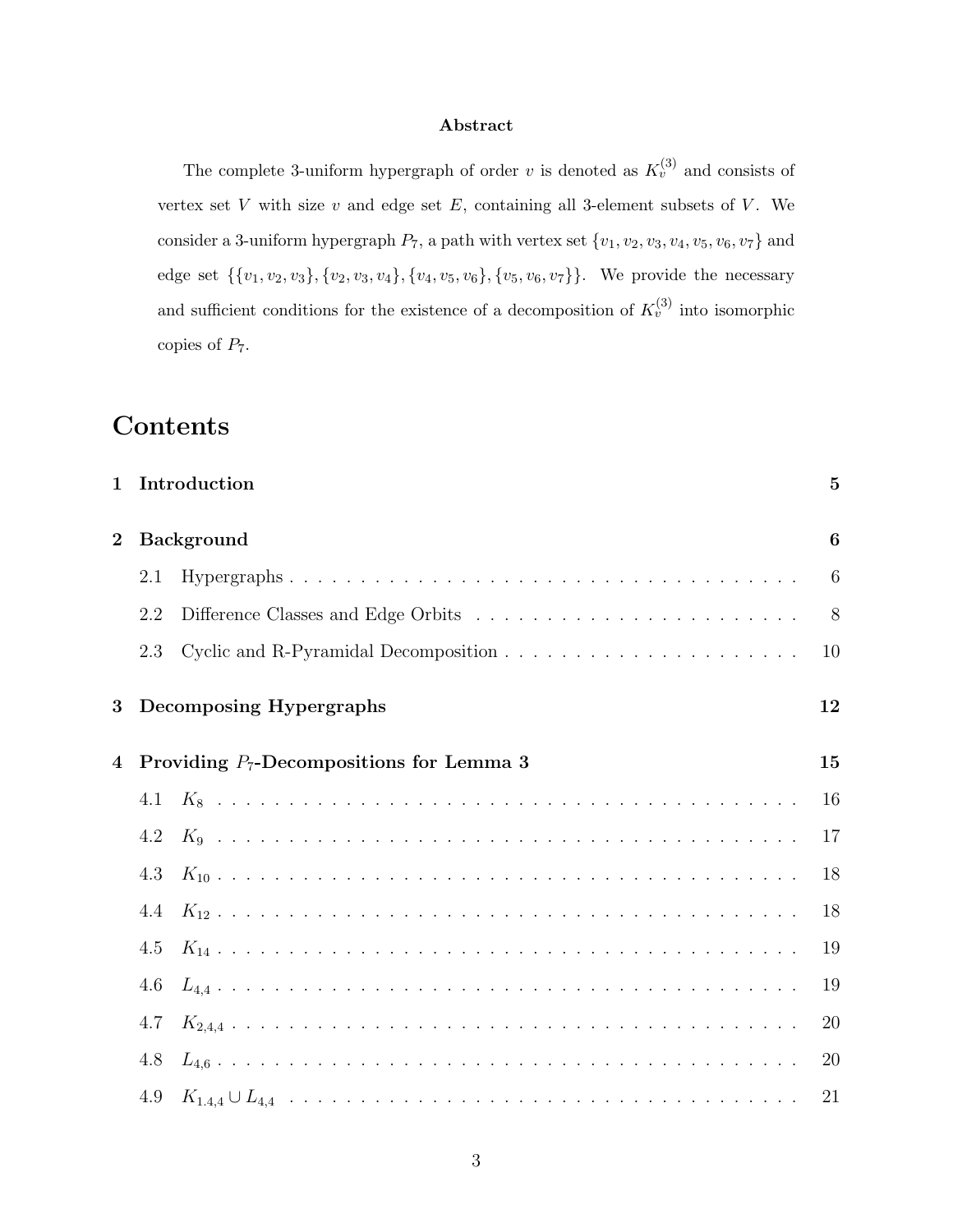5 Proof of Main Theorem 21

#### 6 Conclusion 22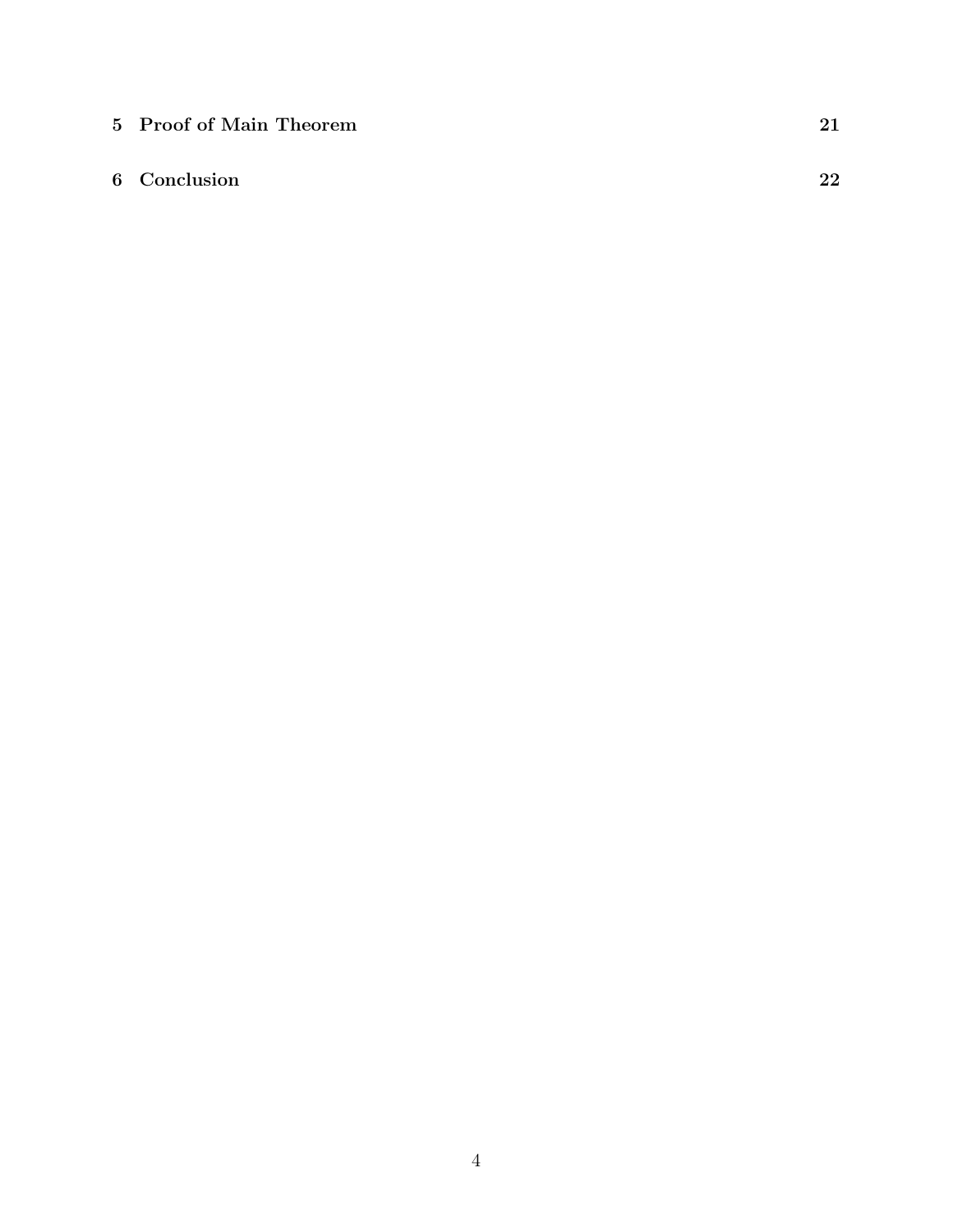## 1 Introduction

Graph theory is an important area of study in mathematics that has applications in a variety of fields. Informally, a graph is a collection of vertices, sometimes called nodes, that are connected to each other. Graphs can be used in a wide variety of settings. They can be used to model web design, by representing webpages as vertices and the the hyperlinks between them as the connections. Graphs can also be used to design a tournament in which every participant plays against every other participant exactly once. In this case, every participant is a node and the matches they play are the connections between them. This notion of a graph can also be extended to allow a single connection to contain more than two nodes.

A hypergraph is a structure for which we define the connections to be between subsets of nodes, rather than strictly two. This, too, has applications in various fields. In civil engineering, we may want to consider a collection of cities that are all located on the same highway. In this case, the nodes are the cities and the shared highway is the connection between them. We are interested in understanding hypergraphs as a useful tool to organize and optimize information.

Graph decomposition is an area of research that seeks to partition a graph into smaller subgraphs, where the union of these subgraphs equals the original graph. Of particular interest is the decomposition of the complete k-uniform graph of order v, denoted  $K_v^{(k)}$ , into isomorphic copies of a particular subgraph, denoted  $H$ . The problem of determining all values of v for which an H-decomposition of  $K_v^{(k)}$  exists is called the spectrum problem for H, and finding such a decomposition is known as settling the spectrum problem. To settle the spectrum problem for the hypergraph  $P_7$  (see Figure 1), we seek to prove the following result:

**Main Theorem.** There exists a P<sub>7</sub>-decomposition of  $K_v^{(3)}$  if and only if  $v \equiv 0, 1, 2, 4$ , or 6  $\pmod{8}$  and  $v \geq 7$ .

We demonstrate the necessity of this condition in Section 5 using combinatorics, and its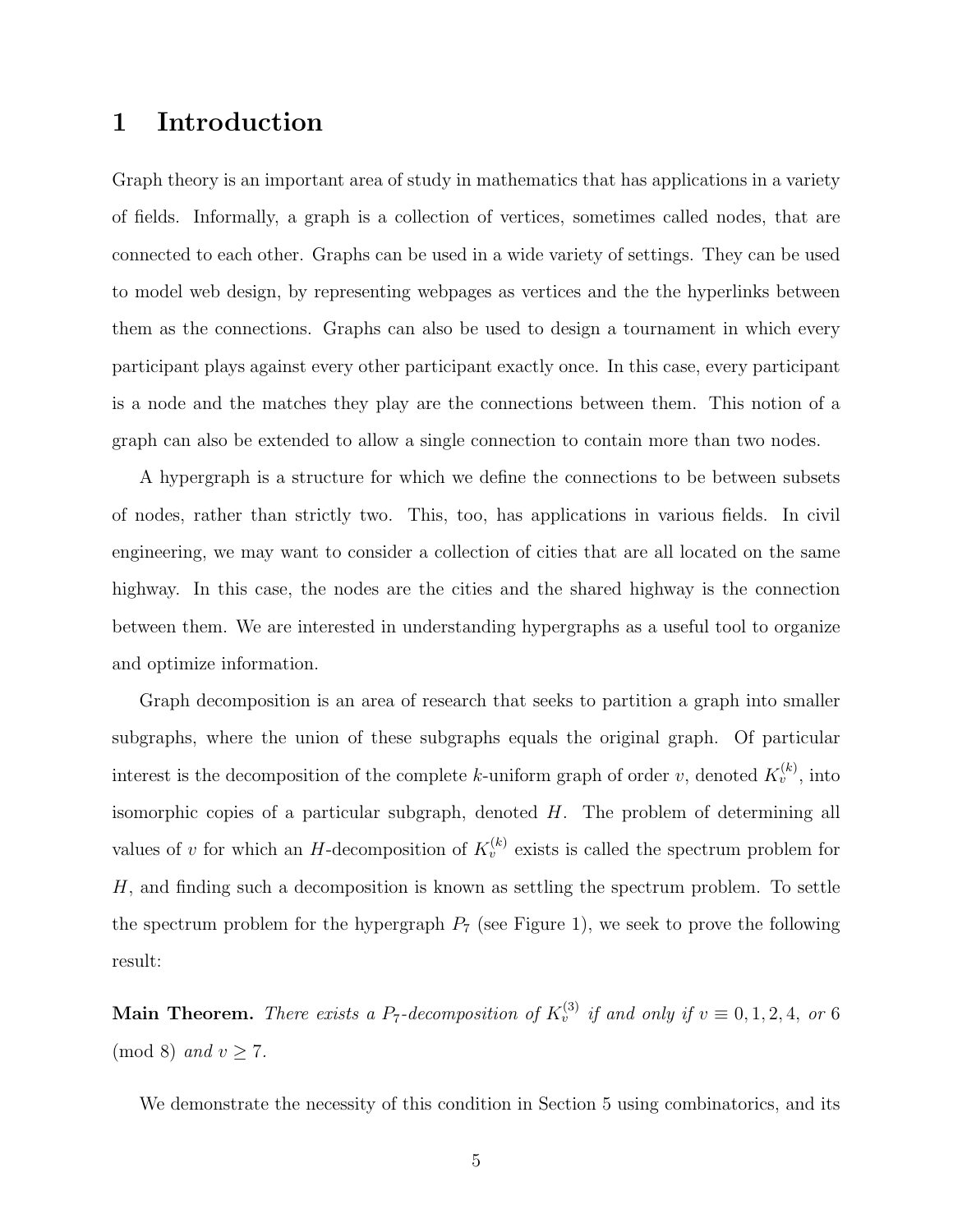

Figure 1: The hypergraph  $P_7$ 

sufficiency in Section 3 by decomposing  $K_v^{(3)}$  into nine smaller constituent hypergraphs. We find that if we can decompose these nine subgraphs individually, then we can decompose  $K_v^{(3)}$ . These results are supported by Section 4, in which we provide specific examples of such decompositions.

### 2 Background

#### 2.1 Hypergraphs

A graph H is defined as the ordered pair  $(V(H), E(H))$ , where  $V(H)$  denotes the set of vertices of the graph and  $E(H)$  denotes the set of *edges*, or a collection of 2-element subsets of  $V(H)$ . We call  $|V(H)|$  the *order* of H and  $|E(H)|$  its *size*. Visually, graphs are seen as a collection of vertices connected to one another by lines (edges). Examples of graphs are shown in Figure 2.

A hypergraph is a generalization of graphs where we no longer require that the elements of  $E(H)$  be 2-element subsets of  $V(H)$ , and instead let the edges in a hypergraph join any number of vertices together. If every edge in a hypergraph contains exactly k vertices, we say that it is k-uniform. Thus, a graph can also be called a 2-uniform hypergraph. The number of edges a given vertex is contained in is called the degree of that vertex. Two vertices are adjacent if they are contained by the same edge.

The *complete* 3-uniform hypergraph of order v,  $K_v^{(3)}$ , is the hypergraph whose edge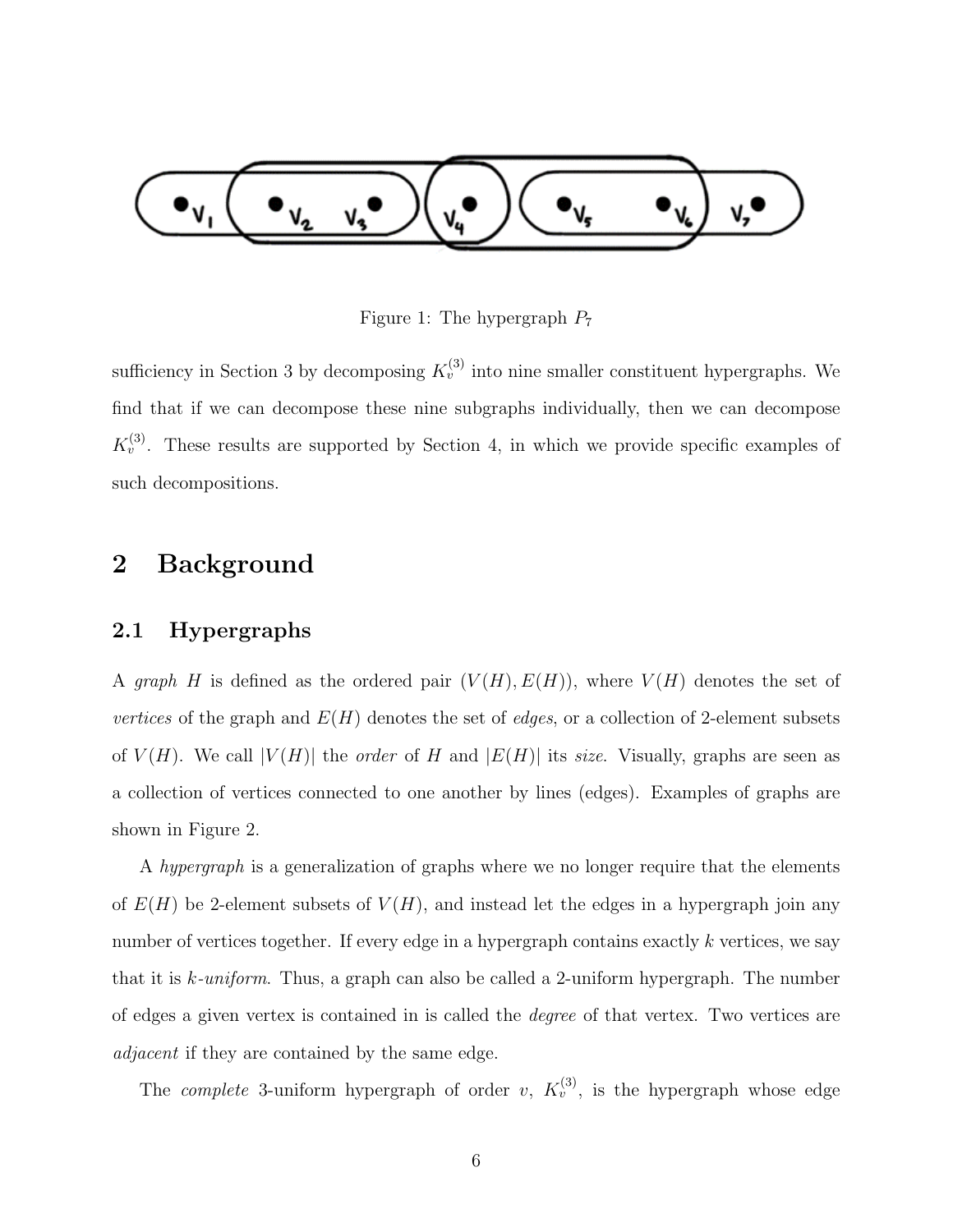

Figure 2: Examples of graphs

set contains every 3-element subset of the vertex set. That is, for some set of  $v$  vertices, we include every possible edge between them. There are some particularly useful classes of hypergraphs for decomposing  $K_v^{(3)}$ . The complete *multipartite* 3-uniform hypergraph is defined with vertex set  $V = U_1 \cup U_2 \cup U_3$ , where  $U_1, U_2, U_3$  are pairwise disjoint sets and with edge set consisting of all 3-element subsets of  $V$  having exactly one vertex from each  $U_i$ . We denote a multipartite hypergraph as  $K_{n_1,n_2,n_3}^{(3)}$ , where  $n_i = |U_i|$ .

A similar structure is called 'multipartite-like,' a hypergraph consisting of vertex set  $V = U_1 \cup U_2$ , where  $U_1$  and  $U_2$  are pairwise disjoint sets and edge set consisting of all 3element subsets of  $V$  having at least one vertex from each  $U_i$ . We denote a multipartite-like hypergraph as  $L_{n_1,n_2}^{(3)}$ , where  $n_i = |U_i|$ .

Vertex coloring is when we assign a color to each vertex, and this coloring is called proper if adjacent vertices have different colors. This is closely tied to the idea of multipartite. A 3 uniform hypergraph is multipartite if and only if it is 3-colorable. If we assign a unique color to each of  $U_1 \cup U_2 \cup U_3$ , then every edge would contain three unique colors and thus adjacent vertices would be distinct. Likewise, the colors in a 3-colorable hypergraph determine the partition  $V = U_1 \cup U_2 \cup U_3$ .

Two hypergraphs G and H are *isomorphic* to one another if there is a bijection from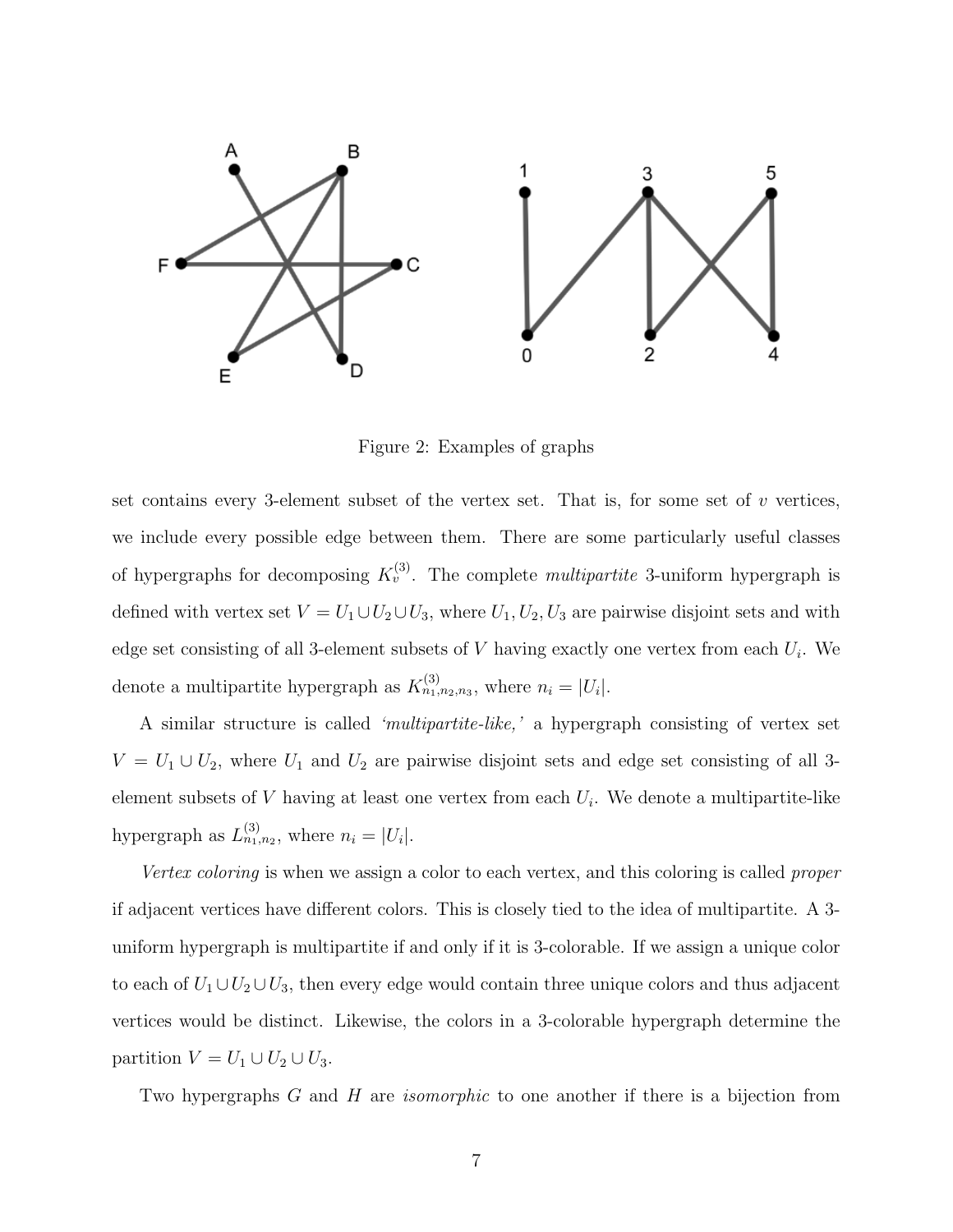$V(G)$  to  $V(H)$  that preserves the structure of the graph. That is, by a scheme of relabeling,  $G$  is identical to  $H$  and vice versa. Isomorphism preserves such adjacency.

Recall the notion of the spectrum problem from Section 1. There are many classes of hypergraphs whose spectrum problems have been studied. Among these are *paths*, which are graphs with two terminal vertices, and the vertices in between can be arranged in order. A cycle is a path where the terminal vertices are the same, while every other vertex is distinct. A path with n edges is called an n-path, and a cycle with n edges is called an n-cycle. Other types of graphs include stars and forests. In this thesis we will focus on a specific path denoted  $P_7$ , a 4-path of order 7. This hypergraph is depicted in Figure 1.

#### 2.2 Difference Classes and Edge Orbits

In order to settle the spectrum problem for our hypergraph, we have several tools to increase efficiency for finding decompositions. First, we partition  $K_v^{(3)}$  into several smaller pairwise edge-disjoint hypergraphs. This partitioning is described in detail in Lemma 2 and Lemma 3. This creates a much more approachable problem as it requires several solutions for small hypergraphs rather than one solution for a possibly very large hypergraph, which are found by hand.

As these decompositions are found manually, we need methods to keep track of the edges in our decomposition. First, we use a labeling scheme for the hypergraph we are trying to decompose. For the complete hypergraph of order  $n$ , we label the vertex set  $V(K_v^{(3)}) = \{v_1, v_2, ..., v_n\}$  as  $\{0, 1, 2, ..., n-1\}$ , considered modulo n, which allows us to perform operations on the vertex indices and find patterns among the decompositions. The primary operation we use is known as *clicking*. Let  $e = \{v_1, v_2, v_3\}$  be some edge in  $V(K_v^{(3)})$ . When we click e, we apply the isomorphism  $i \mapsto i + 1$  on the indices of the vertices of e. Clicking e once, we obtain a new edge  $e + 1 = \{v_1 + 1, v_2 + 1, v_3 + 1\}$ . We define an *edge orbit* as the set  $\{e + i : i \in \mathbb{Z}_v\}$ . Edge orbits partition the set  $E(K_v^{(3)})$ . Out of convention, we typically order the vertices in an edge lexicographically.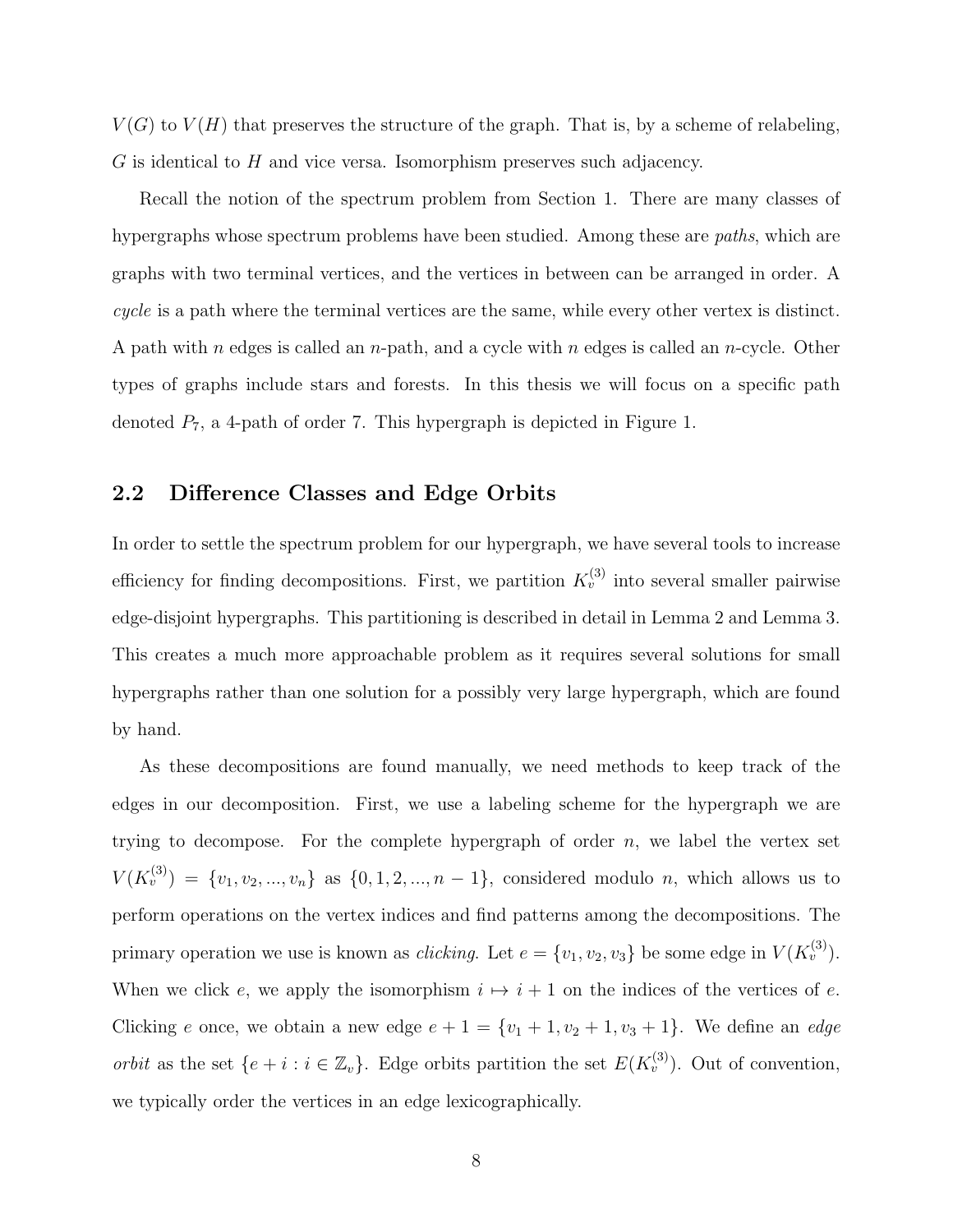After applying this labeling scheme, we seek to find a decomposition of  $K_v^{(3)}$  by using every  $e = \{v_1, v_2, v_3\} \in V(K_v^{(3)})$  exactly once to create a series of isomorphic copies of the graph we are interested in. Since the edge orbits nicely partition the edge set, we can use this to our advantage to make decomposition simpler. For some edge  $e = \{v_1, v_2, v_3\}$  where  $v_1 < v_2 < v_3$ , we define a *difference vector* as the 3-tuple  $(d_1, d_2, d_3)$  where  $d_1 = v_2 - v_1, d_2 = v_3 - v_2$ , and  $d_3 = v_1 - v_3 \pmod{n}$ . This vector denotes the distances between the vertices of an edge. Two difference vectors are equivalent if they can be obtained from each other by cyclic permutation. Note that the difference vector for e and  $e + 1$  are equivalent.

Lemma 1. Edges e and e' are in the same edge orbit if and only if their difference vectors are equivalent.

*Proof.* We prove the forward direction. Let  $e$  and  $e'$  be two edges from the same edge orbit in  $K_v^{(3)}$ . Recall that an edge orbit is the set  $\{e+i : i \in \mathbb{Z}_v\}$ . Then we define  $e = \{v_1, v_2, v_3\}$  and  $e' = \{v_1+i, v_2+i, v_3+i\}$  for some  $i \in \mathbb{Z}_v$ . The difference vector for  $e$  is  $(v_2-v_1, v_3-v_2, v_1-v_3)$ (mod n)) and the difference vector for e' is  $((v_2+i)-(v_1+i),(v_3+i)-(v_2+i),(v_1+i)-(v_3+i)$ (mod *n*)). Simplifying, we find that the difference vector for  $e' = (v_2 - v_1, v_3 - v_2, v_1 - v_3)$  $(mod n)$ , the same as e.

We prove the other direction. Let  $e = \{v_1, v_2, v_3\}$  and  $e' = \{u_1, u_2, u_3\}$  be two edges with the same difference vector,  $(d_1, d_2, d_3)$ . Thus e' must be equal to  $e + i$  for some  $i \in \mathbb{Z}_v$  in order to preserve the distance between each pair of vertices. Suppose  $u_1 = v_1 + i$ . Then we have  $u_1 - v_1 = i$  and thus  $u_2 = u_1 + d_1 = u_1 + (v_2 - v_1) = v_2 + i$ . Similarly,  $u_3 = u_2 + d_2 =$  $u_2 + (v_3 - v_2) = v_3 + i$ . Thus  $e' = e + i$  for some  $i \in \mathbb{Z}_v$  and the two edges are from the same edge orbit.  $\Box$ 

We name *difference classes* by the difference vector that represents them. Consider the edge  $\{0, 1, 4\}$  in  $K_{10}^{(3)}$ . By clicking, we obtain the following edges:

$$
\{1,2,5\},\{2,3,6\},\{3,4,7\},\{4,5,8\},\{5,6,9\},\{6,7,0\},\{7,8,1\},\{8,9,2\},\{9,0,3\},\{0,1,4\}.
$$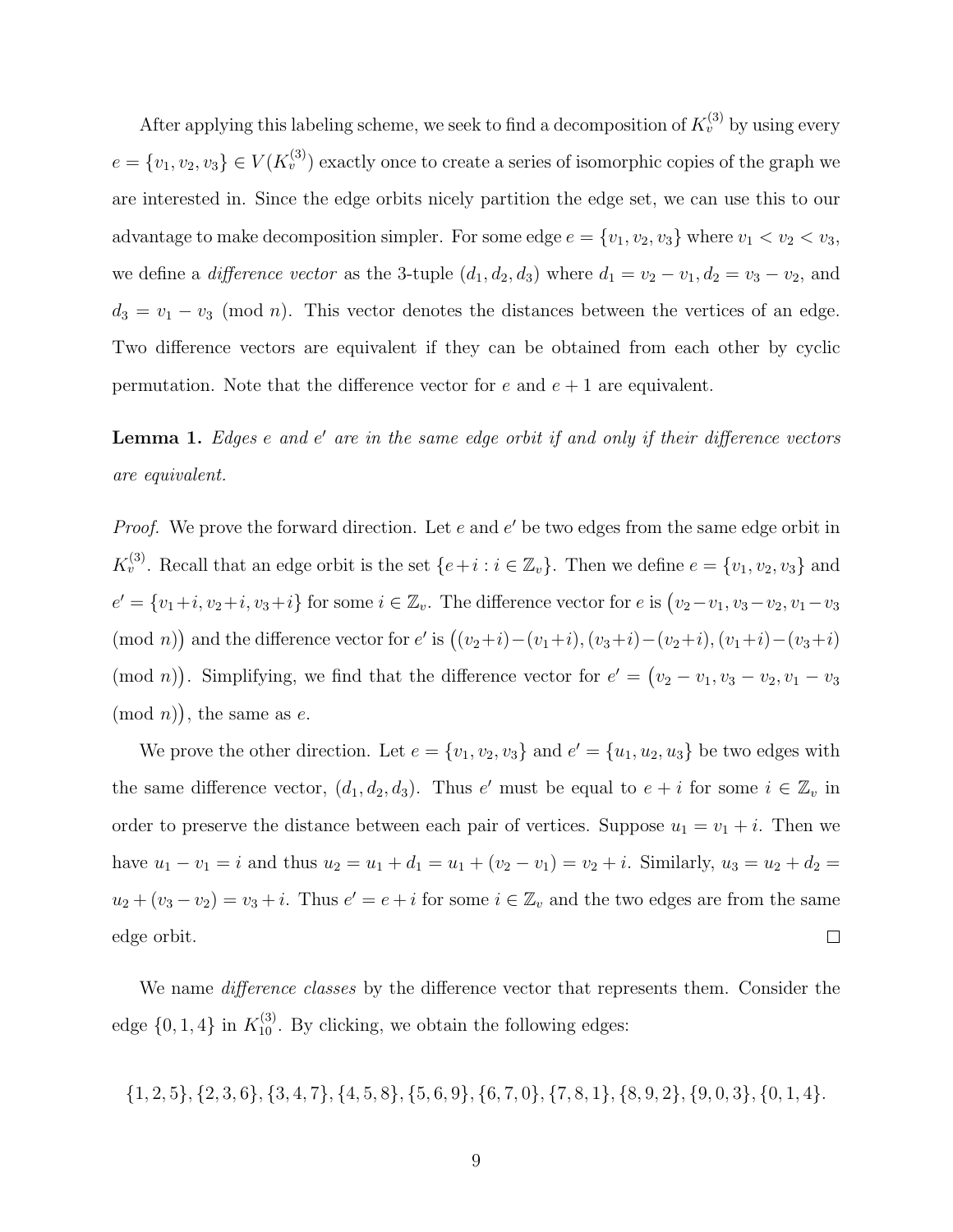Finding the differences between the vertices of  $\{0, 1, 4\}$ , we obtain  $(1 - 0, 4 - 1, 0 - 4)$  $(\text{mod } 10)$  =  $(1, 3, 6)$ . Similarly, the differences between the vertices of the rest of the edges result in a vector of  $(1, 3, 6)$ . We group all of these edges into the difference class represented by the vector  $(1,3,6)$ . The hypergraph  $K_{10}^{(3)}$  has  $\binom{n}{3}$  $\binom{n}{3} = 120$  edges that are partitioned into 12 orbits of size 10, similar to the previous example.

#### 2.3 Cyclic and R-Pyramidal Decomposition

Difference classes allow us to find a smaller subset of representative copies of our graph for decomposition. If we choose one edge from four distinct difference classes, we can automatically obtain  $v - 1$  additional copies by clicking through each edge in the orbits. We call this a cyclic decomposition.

In order to use cyclic decomposition, we work under two assumptions. Firstly, we must choose exactly one edge from each difference class so that clicking does not repeat edges that have already been used. Secondly, we assume that all edge orbits have the same cardinality. If either of these assumptions are not true, we cannot produce  $n-1$  additional copies by clicking and must use another method.

In most cases, as in  $K_{10}^{(3)}$ , we expect edge orbits to have cardinality v. It turns out that this is dependent only on  $gcd(v, 3)$ , since we are working with a 3-uniform graph. Consider the example of  $K_9^{(3)}$  $_{9}^{(3)}$ . Our difference classes are as follows:

 $(1, 1, 7), (1, 2, 6), (1, 3, 5), (1, 4, 4), (1, 5, 3), (1, 6, 2), (2, 2, 5), (2, 3, 4), (2, 4, 3), (3, 3, 3).$ 

The difference class (3, 3, 3) has the following edges, obtained by clicking modulo 9:

$$
\{0,3,6\}, \{1,4,7\}, \{2,5,8\}, \{3,6,0\}, \{4,7,1\}, \{5,8,2\}, \{6,0,3\}, \{7,1,4\}, \{8,2,5\}.
$$

We notice that since edges are not an ordered subset, the edges  $\{0, 3, 6\}$ ,  $\{3, 6, 0\}$ ,  $\{6, 0, 3\}$ are the same. The same holds true for  $\{1, 4, 7\}$ ,  $\{4, 7, 1\}$ ,  $\{7, 1, 4\}$  and  $\{2, 5, 8\}$ ,  $\{5, 8, 2\}$ ,  $\{8, 2, 5\}$ .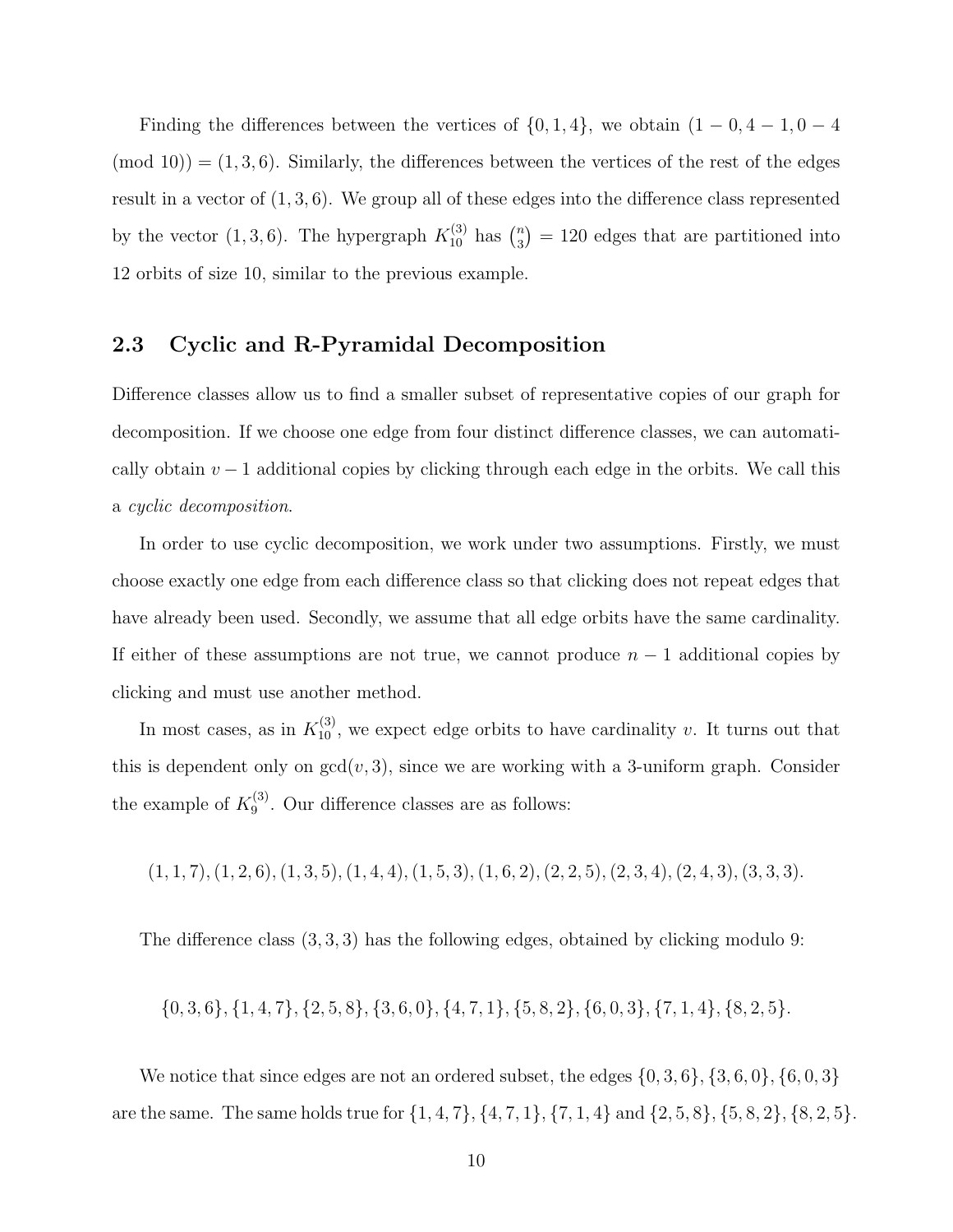Thus, the difference class  $(3,3,3)$  in  $K_9^{(3)}$  $S_9^{(3)}$  is an example of a *short orbit*,  $\{\{0,3,6\}, \{1,4,7\}, \{2,5,8\}\}.$ This phenomenon happens when  $v$  and 3 are not coprime, as there must exist a difference class  $(v/3, v/3, v/3)$  with an orbit of length  $v/3$ . This result can be anticipated as  $K_9^{(3)}$ 9  $\frac{1}{3}$  $_3^9$  = 84 edges, which is not divisible by 9. Rather, we have 9 full orbits of size 9, and 1 short orbit of size 3.

To handle such cases, we re-label our vertices to keep one or more of them fixed. For some graph  $K_v^{(3)}$ , let  $V(K_v^{(3)}) = \mathbb{Z}_{v-r} \cup I_r$  for  $I_r = \{\infty_1, ..., \infty_r\}$ . Let  $e = \{v_1, v_2, v_3\}$  be some edge in  $K_v^{(3)}$ . Using this new vertex set, when we click e, we redefine our isomorphism as  $i \mapsto i + 1$  in  $V(e)$  with  $\infty_i + 1 = \infty_i$ . We do this to force orbits to be the same size. For example, by relabeling  $V(K_9^{(3)})$  $\mathbb{Z}_9^{(3)}$  =  $\mathbb{Z}_7 \cup {\infty_1, \infty_2}$ , we obtain the following difference classes:

$$
(1, 1, 5), (1, 2, 4), (1, 3, 3), (1, 4, 2), (2, 2, 3), (1, 6, \infty_1),
$$
  

$$
(2, 5, \infty_1), (3, 4, \infty_1), (1, 6, \infty_2), (2, 5, \infty_2), (3, 4, \infty_2), (7, \infty_1, \infty_2).
$$

Note that we consider fixed points as placeholders and use  $\mathbb{Z}_{v-r}$  to calculate the differences between the remaining vertices. Now, rather than having 9 orbits of size 9 and 1 orbit of size 3, we have 12 orbits of size 7. This allows us to find decomposition in a manner similar to cyclic decomposition, called r-pyramidal decomposition for  $I_r = {\infty_1, ..., \infty_r}$ . We also often use r-pyramidal decomposition when the number of difference classes is not divisible by 4, even if  $gcd(v, 3) = 1$ . Recall that our requirements for cyclic decomposition includes that we choose exactly one edge from each difference class. Since we have 4 edges in  $P_7$ , we want to be able to exhaust all of our difference classes in this manner, so we can use fixed points to force the number of difference classes to be divisible by 4.

Finally, we can use similar methods for multipartite and multipartite-like graphs, though we must first partition our vertices to reflect the structure of such graphs. For a multipartitelike graph  $L_{n,n}^{(3)}$ , let  $V(L_{n,n}^{(3)}) = \mathbb{Z}_{2n}$  with the vertices partitioned into the evens and odds. Recall that for a multipartite-like graph  $L_{U_1}^{(3)}$  $U_{U_1,U_2}^{(3)}$ , each edge must contain at least 1 vertex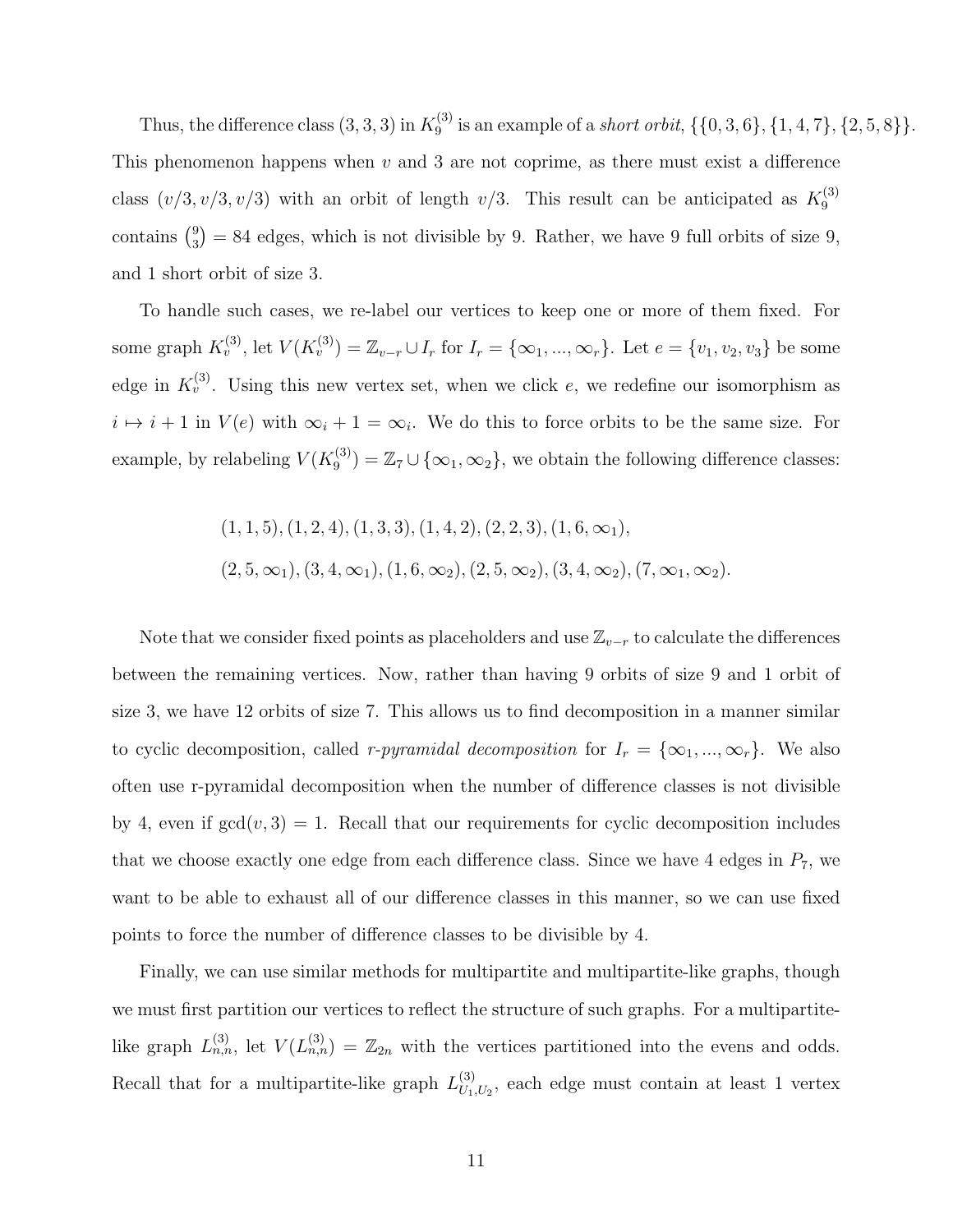from each  $U_i$ . With this partitioning, we can preserve the multipartite-like structure by ensuring that no edges contain vertices that are exclusively even or odd. To do this, we simply omit any difference classes in  $L_{n,n}$  that have exclusively even numbers.

For example, consider  $V(L_{4,4}^{(3)})$  $\binom{3}{4,4} = \mathbb{Z}_8$  with vertex partition as the evens and odds. Using methods as we have done previously, our difference classes would be as follows:

$$
\{(1,1,6), (1,2,5), (1,3,4), (1,4,3), (1,5,2), (2,2,4), (2,3,3)\}.
$$

Since the difference class represented by  $(2, 2, 4)$  would cause all of our vertices to be exclusively even or odd, we omit it. We use a similar process for multipartite graphs. We partition the vertices of  $K_{n_1,n_2,n_3}^{(3)}$  modulo 3, omitting any difference classes whose representative difference vector contains multiples of 3.

## 3 Decomposing Hypergraphs

We can decompose  $K_v^{(3)}$  into smaller hypergraphs for which it is easier to find  $P_7$ -decompositions. Similar decompositions appear in literature for other hypergraphs, such as those those by Akin, et al. [1].

**Lemma 2.** Let  $x$  be a positive integer.

1. If  $r \in \{0, 1, 2\}$ , then  $K_{8x+r}^{(3)}$  decomposes into the following hypergraphs:

$$
K_{8x+r}^{(3)} = xK_{8+r}^{(3)} \cup {x \choose 2} \left(K_{r,8,8}^{(3)} \cup L_{8,8}^{(3)}\right) \cup {x \choose 3} K_{8,8,8}^{(3)}.
$$

2. If  $r \in \{4, 6\}$ , then  $K_{8x+r}^{(3)}$  decomposes into the following hypergraphs:

$$
K_{8x+r}^{(3)} = K_{8+r}^{(3)} \cup (x-1)K_8^{(3)} \cup (x-1)L_{8+r,8}^{(3)} \cup {x-1 \choose 2} \left(K_{8+r,8,8}^{(3)} \cup L_{8,8}^{(3)}\right) \cup {x-1 \choose 3} K_{8,8,8}^{(3)}.
$$

*Proof.* This result follows from representing the vertex set of  $K_v^{(3)}$  as an edge-disjoint union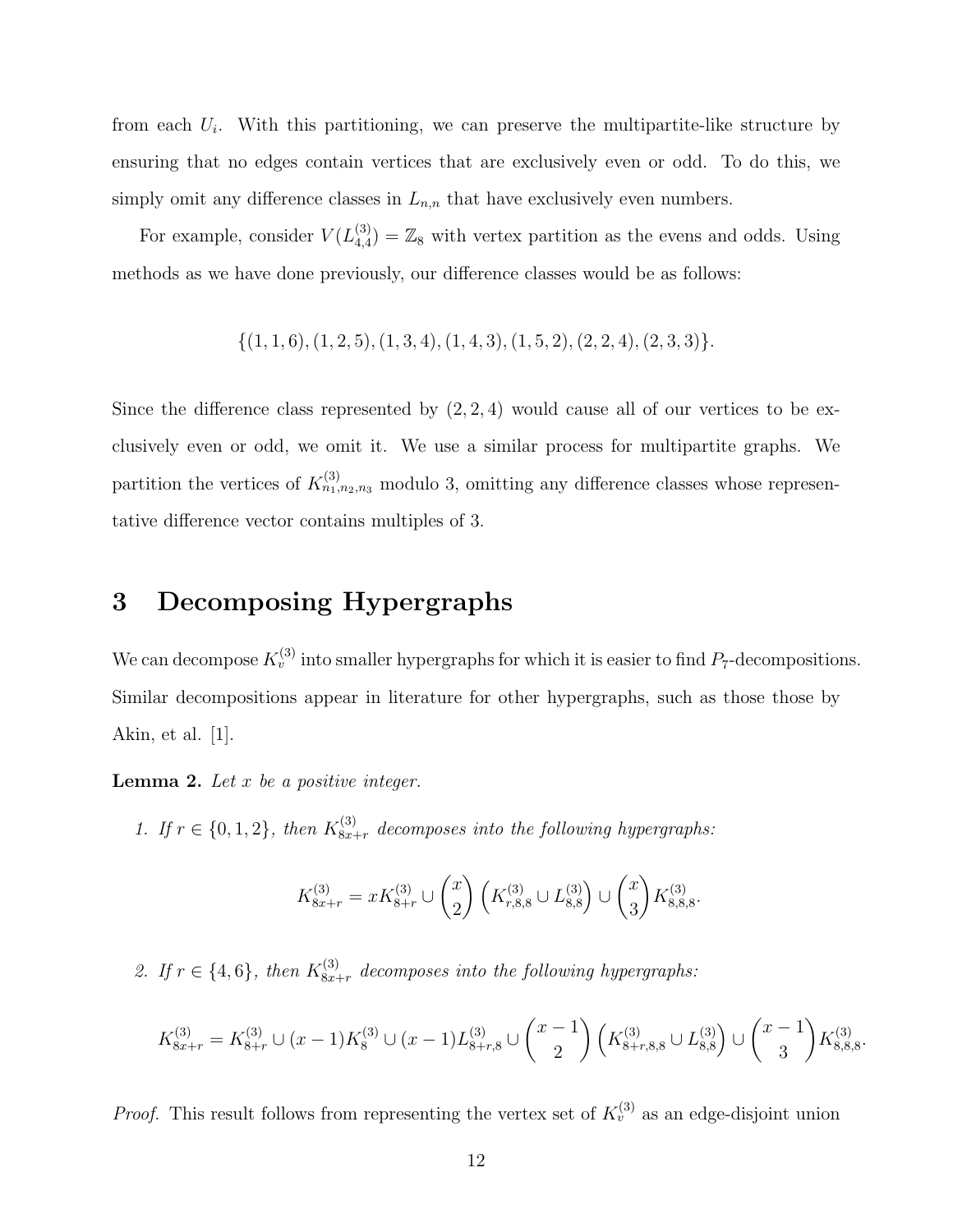of these pieces.

First we prove 1. Consider the case  $K_v^{(3)} = K_{8x+0}^{(3)}$ . Then we can decompose  $K_v^{(3)}$  into the following:

$$
K_{8x+0}^{(3)} = xK_8^{(3)} \cup {x \choose 2} L_{8,8}^{(3)} \cup {x \choose 3} K_{8,8,8}^{(3)}.
$$

Indeed, we represent the complete graph visually as x groups of  $8$  vertices each. The complete graph contains every possible edge between 3 vertices. There are three types of edges in this case: those contained fully within a single group of 8, edges between two groups of 8, and edges between three groups of 8. Since there are  $x$  groups, the first type of edge is handled by the term  $xK_8^{(3)}$ . Edges between two groups must use one vertex from one group and two from the other. Thus this case is handled by the term  $\binom{x}{2}$  $_{2}^{x})L_{8,8}^{(3)}$  $_{8,8}^{(3)}$ . Finally, the final case is handled by  $\binom{x}{3}$  $\binom{x}{3}K_{8,8}^{(3)}$  $\mathcal{L}_{8,8,8}^{(3)}$  in a similar manner.

Consider when  $r = 1$ . Then we can decompose  $K_v^{(3)}$  into the following:

$$
K_{8x+1}^{(3)} = xK_9^{(3)} \cup {x \choose 2} \left(K_{1,8,8}^{(3)} \cup L_{8,8}^{(3)}\right) \cup {x \choose 3} K_{8,8,8}^{(3)}.
$$

Once again, we represent the vertices as x groups of 8, with one leftover vertex, which we leave outside of the groups of 8. In addition to the edges described in the  $r = 0$  case, we must now account for the edges between the leftover vertex and one group of 8, as well as the edges between the leftover vertex and two groups of 8. These are represented by  $xK_9^{(3)}$ and  $\binom{x}{2}$  $\left( \frac{x}{2} \right) K_{1,8}^{(3)}$  $K_1^{(3)}$ , respectively. Notice that  $K_9^{(3)}$  $\frac{1}{9}$  contains both the edges within a group of 8 as well as the edges between it and the leftover vertex. Thus the edges in  $K_8^{(3)}$  $\frac{1}{8}$  as shown in the  $r = 0$  case are included in  $K_9^{(3)}$ 9 .

The same procedure also works for  $r = 2$ , where there are now two leftover vertices to consider.

Now we prove 2. Because now  $r \geq 3$ , we must also consider edges contained fully within the leftover vertices. To simplify this, we include the leftover vertices with a single group of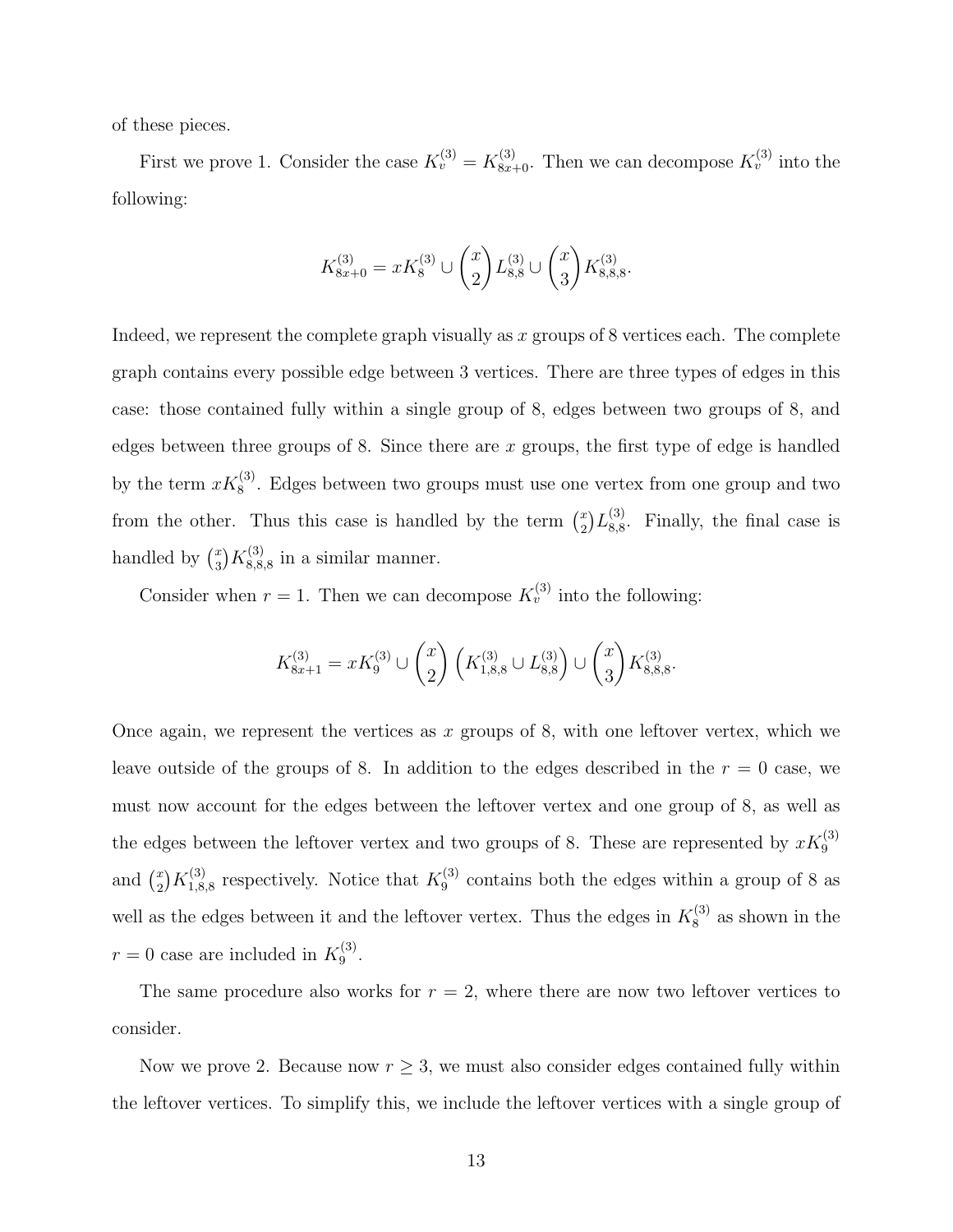8. This creates one group of  $8 + r$  vertices and  $x - 1$  groups of 8. Then for  $r = 4$  we can decompose  $K_v^{(3)}$  into the following:

$$
K_{8x+4}^{(3)} = K_{12}^{(3)} \cup (x-1)K_8^{(3)} \cup (x-1)L_{12,8}^{(3)} \cup {x-1 \choose 2} (K_{12,8,8}^{(3)} \cup L_{8,8}^{(3)}) \cup {x-1 \choose 3} K_{8,8,8}^{(3)}.
$$

Here we are considering the edges within the group of  $8 + r$  and the edges within one of the  $x - 1$  groups of 8, as well as the edges between any two or three groups. This is similar to the case  $r = 0$ , but we must now consider the two possible number of vertices in each group.

The case  $r = 6$  follows from the same process.

We further decompose the hypergraphs  $L_{8,8}^{(3)}$  $_{8,8}^{(3)}, K_{8,8}^{(3)}$  $K_{1,8,8}^{(3)}, K_{1,8,8}^{(3)}$  $K_{2,8}^{(3)}$ ,  $K_{2,8}^{(3)}$  $K_{12,8}^{(3)}$ ,  $K_{12,8}^{(3)}$  $\chi_{12,8,8}^{(3)},\ K_{14,8}^{(3)}$  $\stackrel{(3)}{14,8,8}, \stackrel{(3)}{L_{12,}}$ 12,8 , and  $L_{14}^{(3)}$  $_{14,8}^{(3)}$  from Lemma 2 into smaller hypergraphs.

 $\Box$ 

**Lemma 3.** Let x be a positive integer and suppose  $r \in \{0, 1, 2, 4, 6\}$ . A P<sub>7</sub>-decomposition of  $K_{8x}^{(3)}$  $S_{8x+r}^{(3)}$  exists provided there is a P<sub>7</sub>-decomposition of each of the following hypergraphs:

> $K_8^{(3)}$  $K_8^{(3)}$ ,  $K_9^{(3)}$ ,  $K_{10}^{(3)}$ ,  $K_{12}^{(3)}$ ,  $K_{14}^{(3)}$ ,  $L_{4,4}^{(3)}$ ,  $L_{4,6}^{(3)}$ ,  $K_{2,4,4}^{(3)}$ ,  $K_{1,4,4}^{(3)}$   $\cup L_{4,4}^{(3)}$  $_{4,4}^{(3)}$ .

*Proof.* Any multipartite hypergraph  $K_{n_1,n_2,n_3}^{(3)}$  can be built by  $K_{m_1,m_2,m_3}^{(3)}$  given  $m_i$  divides  $n_i$ . We can subdivide any of the  $n_i$  into equal-sized subsets of order  $m_i$ , then consider the edges between the subgroups. Thus  $K_{8,8,8}^{(3)} = 16K_{2,4}^{(3)}$  $K_{2,4,4}^{(3)}, K_{2,8,8}^{(3)} = 4K_{2,4}^{(3)}$  $K_{12,8,8}^{(3)} = 24K_{2,4}^{(3)}$ 2,4,4 and  $K_{14,8,8}^{(3)} = 28K_{2,4}^{(3)}$  $\chi_{2,4,4}^{(3)}$  can all be built by the smaller hypergraph  $K_{2,4}^{(3)}$  $^{(3)}_{2,4,4}$ .

We represent  $L_{8.8}^{(3)}$  $\frac{8}{8,8}$  as two disjoint groups of 8 vertices, with no edge contained fully in a single group. We partition each group of 8 into two groups of 4. Preserving the original  $L_{8.8}^{(3)}$ 8,8 structure, we now consider the edges between a group of 4 on one side and a group of 4 on the other. We also consider the edges between two groups of 4 on one side and one group of 4 on the other side. This means  $L_{8,8}^{(3)} = 4L_{4,4}^{(3)} \cup 4K_{4,4}^{(3)}$  $_{4,4,4}^{(3)}$ . As described above, the  $K_{4,4}^{(3)}$  $t_{4,4,4}^{(3)}$  term can be further decomposed into  $2K_{2,4}^{(3)}$  $L_{2,4,4}^{(3)}$ , and hence  $L_{8,8}^{(3)} = 4L_{4,4}^{(3)} \cup 8K_{2,4}^{(3)}$  $2,4,4$ . The hypergraph  $K_{1,8}^{(3)}$  $^{(3)}_{1,8,8}$  can be decomposed in the same manner, but with an additional  $4K_{1,4}^{(3)}$  $^{(3)}_{1,4,4}$ .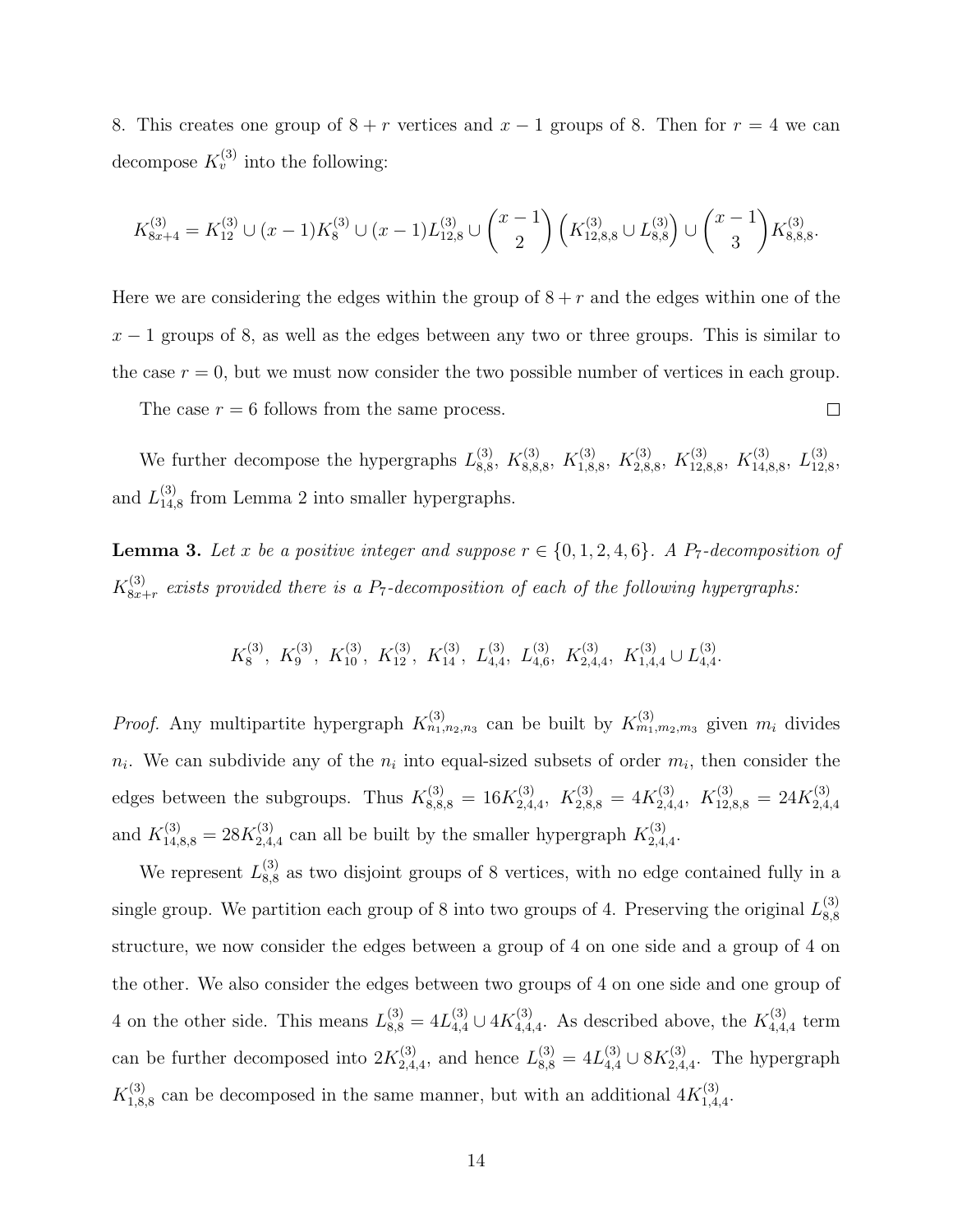We represent  $L_{12}^{(3)}$  $12_{12,8}^{(3)}$  as two disjoint groups of 12 and 8 vertices, with no edge contained fully in a single group. Subdividing both into groups of order 4 and recounting the edges, we have  $9K_{4,4,4}^{(3)} \cup 6L_{4,4}^{(3)}$  $^{(3)}_{4,4}$ . However, as described previously,  $9K_{4,4,4}^{(3)}$  decomposes into  $18K_{2,4}^{(3)}$  $^{(3)}_{2,4,4},$ and thus  $6L_{12,8}^{(3)} = 18K_{2,4,4}^{(3)} \cup 6L_{4,4}^{(3)}$  $_{4,4}^{(3)}$ .

Finally, we represent  $L_{14}^{(3)}$  $_{14,8}^{(3)}$  as two disjoint groups of 14 and 8 vertices, with no edge contained fully in a single group. We divide the group of 12 into subgroups of 6, 4, and 4, and the group of 8 into groups of 4. Recounting the edges, we have  $4K_{4,4,4}^{(3)}\cup 5K_{6,4,4}^{(3)}\cup 2L_{4,6}^{(3)}\cup 4L_{4,4}^{(3)}$ 4,4 . Further decomposing  $4K_{4,4}^{(3)}$  $_{4,4,4}^{(3)}$  into  $8K_{2,4}^{(3)}$  $^{(3)}_{2,4,4}$  and  $5K^{(3)}_{6,4}$  $^{(3)}_{6,4,4}$  into  $15K^{(3)}_{2,4}$  $L_{2,4,4}^{(3)}$ , we are left with  $L_{14,8}^{(3)} =$  $23K_{2,4,4}^{(3)}\cup2L_{4,6}^{(3)}\cup4L_{4,4}^{(3)}$  $_{4,4}^{(3)}.$ 

Thus, a  $P_7$ -decomposition of  $K_v^{(3)}$  can be shown by decomposing each of

$$
K_8^{(3)}
$$
,  $K_9^{(3)}$ ,  $K_{10}^{(3)}$ ,  $K_{12}^{(3)}$ ,  $K_{14}^{(3)}$ ,  $L_{4,4}^{(3)}$ ,  $L_{4,6}^{(3)}$ ,  $K_{2,4,4}^{(3)}$ ,  $K_{1,4,4}^{(3)} \cup L_{4,4}^{(3)}$ 

into copies of  $P_7$ .

Hence, the sufficiency of the Main Theorem is established by exhibiting  $P_7$ -decompositions for the 9 hypergraphs listed in Lemma 3.

## 4 Providing  $P_7$ -Decompositions for Lemma 3

To describe the decompositions, we use the notation  $H[v_1, v_2, v_3, v_4, v_5, v_6, v_7]$ , a particular isomorphic copy of  $P_7$ , which uses the vertices  $v_1, v_2, ..., v_7$  in the relevant hypergraph. This is to denote what is known as an H-block. Ideally, we describe the decomposition by giving a collection  $B$  of starters, i.e. we give orbit representatives of  $H$ -blocks for the click action. However, in some cases we have to consider multiple actions and produce multiple collections  $B, B^*, \dots$  to produce a decomposition.

The first example is shown in the figures below. We have two  $H$ -blocks, or starters. If we add 1 (mod 7) to each vertex in Figure 3 and Figure 5, or rotate the edges by clicking

 $\Box$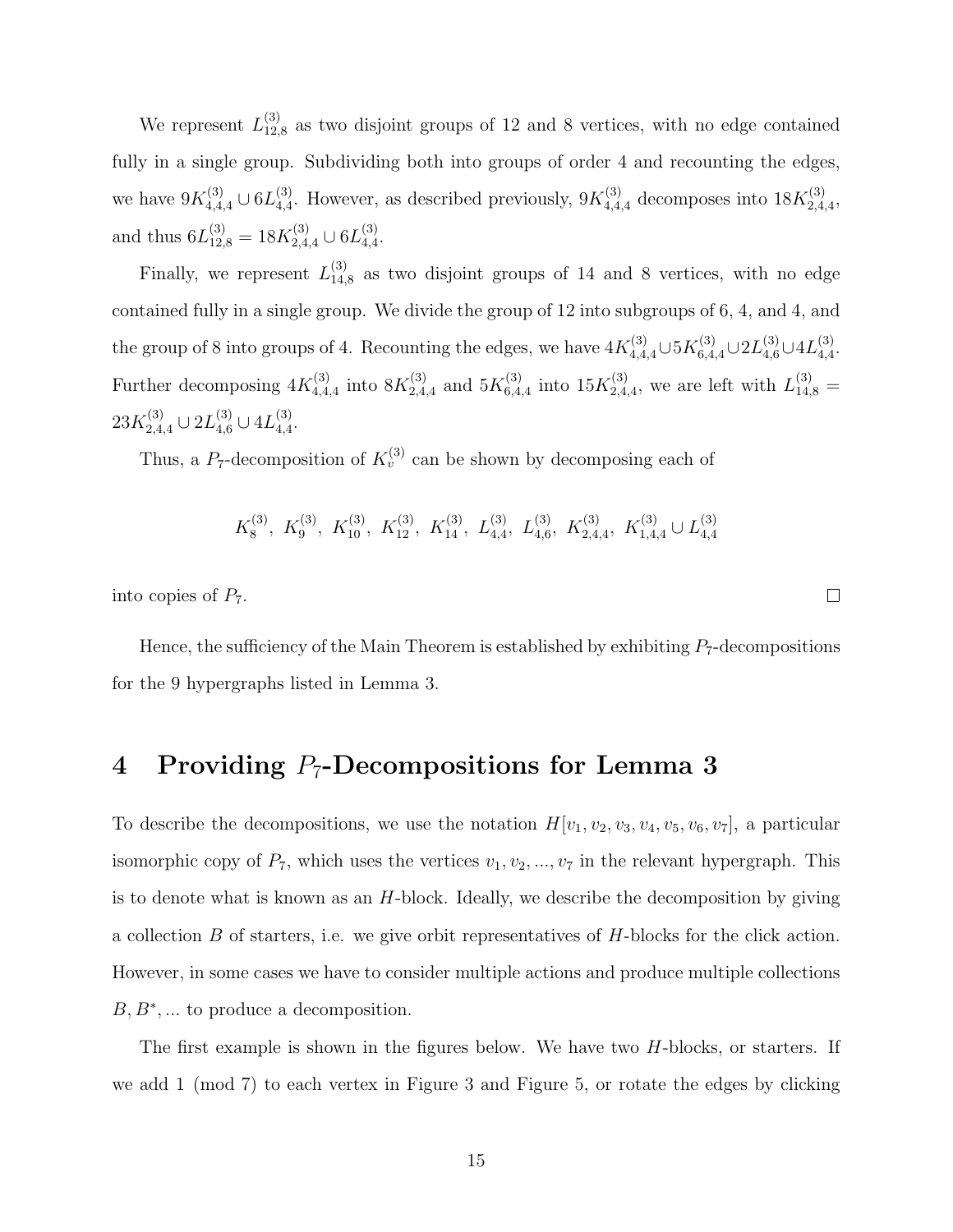in Figure 4 and Figure 6, we obtain every possible edge in  $K_8^{(3)}$  $\frac{1}{8}$ .



Figure 6:  $K_8^{(3)}$  $\frac{8}{8}$  second starter

0

Here we supply explicit decompositions for those hypergraphs listed in Lemma 3.

4.1  $K_8$ 

Let  $V(K_8^{(3)}$  $\binom{3}{8}$  = Z<sub>7</sub> ∪ {∞} and let

 $B = \{H[0, 1, 3, 4, 5, 6, \infty], H[4, 1, 5, 3, \infty, 0, 2]\}.$ 

There are 56 edges in  $K_8^{(3)}$  $\frac{1}{8}$ . Trying to use  $\mathbb{Z}_8$  as our vertex set results in 7 difference classes of size 8. Since 7 is not divisible by the number of edges in  $P_7$ , we cannot cyclically decompose  $K_8^{(3)}$  using  $\mathbb{Z}_8$  and instead use a fixed point. The difference classes in  $\mathbb{Z}_7 \cup \{\infty\}$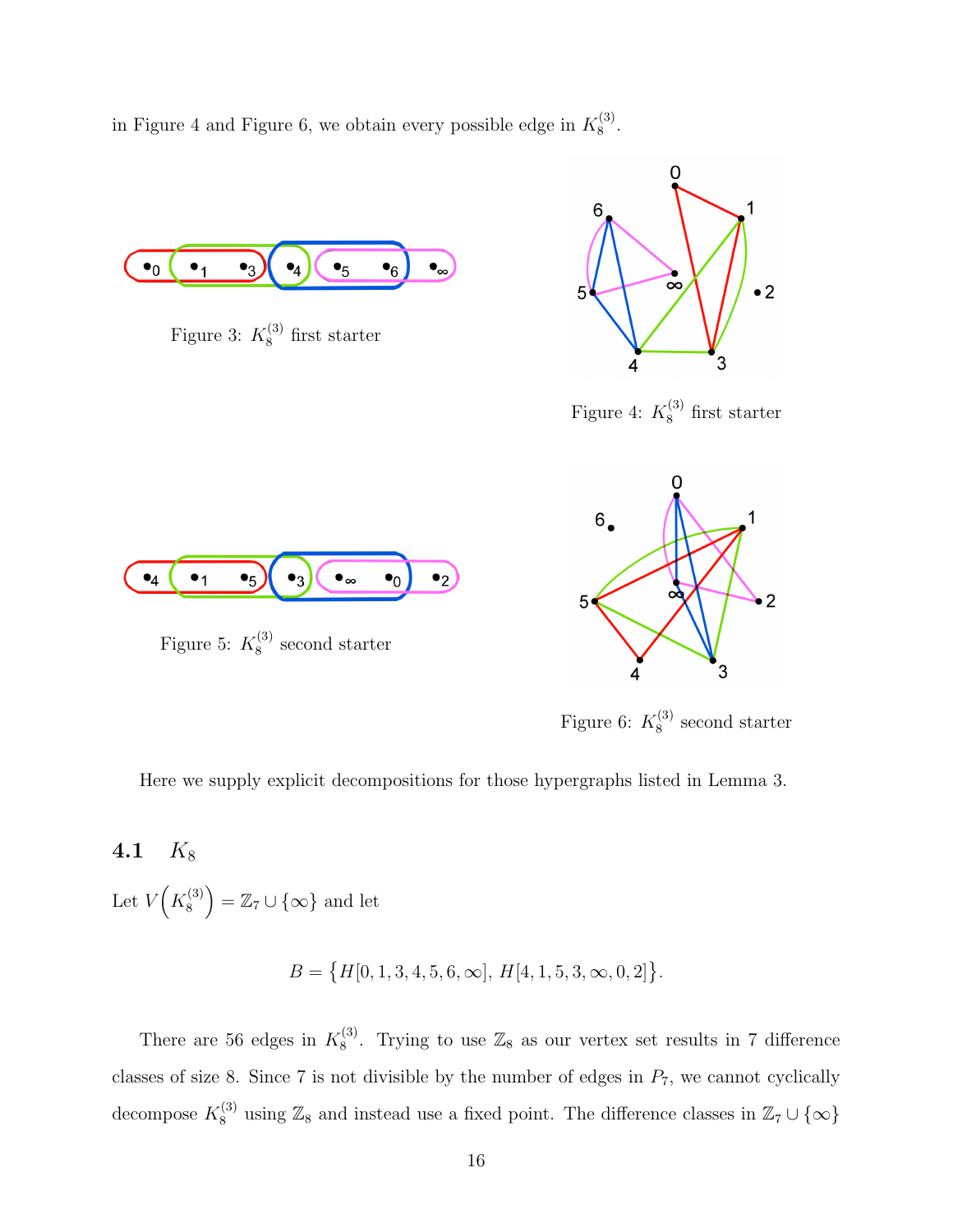are as follows:

$$
(1, 1, 5), (1, 2, 4), (1, 3, 3), (1, 4, 2), (2, 2, 3), (\infty, 1, 6), (\infty, 2, 5), (\infty, 3, 4).
$$

We now have 8 difference classes of size 7. In Figure 3, the difference classes of each from left to right are  $(1, 2, 4)$ ,  $(1, 4, 2)$ ,  $(1, 1, 5)$ , and  $(\infty, 1, 6)$ . In Figure 5, these difference classes are  $(1, 3, 3)$ ,  $(2, 2, 3)$ ,  $(\infty, 3, 4)$ , and  $(\infty, 2, 5)$ . Since every difference class is the same size and each is represented exactly once in  $B$ , we can obtain the remaining edges by clicking as a 1-pyramidal decomposition.

Then a  $P_7$ -decomposition of  $K_8^{(3)}$  $8^{(3)}$  consists of the orbits of the H-blocks in B under the action of the map  $\infty \mapsto \infty$  and  $j \mapsto j + 1 \pmod{7}$  on the vertices.

## 4.2  $K_9$ Let  $V(K_9^{(3)}$  $\mathcal{Z}_9^{(3)}$  =  $\mathbb{Z}_7 \cup \{ \infty_1, \infty_2 \}$  and let

 $B = \{H[\infty_1, \infty_2, 0, 1, 2, 3, 6], H[\infty_1, 0, 2, \infty_2, 1, 4, 6], H[0, \infty_1, 1, 4, 3, 6, 5]\}.$ 

Recall from Section 2 that using  $\mathbb{Z}_9$  as our vertex set for  $K_9^{(3)}$  $_9^{(3)}$  results in a short orbit. We also find that using  $\mathbb{Z}_8 \cup \{\infty\}$  results again in a short orbit for the difference class  $(\infty, 4, 4)$ . Finally, we arrive at  $\mathbb{Z}_7 \cup \{\infty_1, \infty_2\}$ , which partitions the 84 edges into 12 difference classes of size 7. Recall from Section 2 that these difference classes are:

$$
\{(1, 1, 5), (1, 2, 4), (1, 3, 3), (1, 4, 2), (2, 2, 3), (1, 6, \infty_1),
$$
  

$$
(2, 5, \infty_1), (3, 4, \infty_1), (1, 6, \infty_2), (2, 5, \infty_2), (3, 4, \infty_2), (7, \infty_1, \infty_2)\}\
$$

The difference classes in the first starter from left to right are  $(7, \infty_1, \infty_2)$ ,  $(\infty_2, 1, 6)$ ,  $(1, 1, 5)$ , and  $(1, 3, 3)$ . The difference classes in the first starter are  $(\infty_1, 2, 5)$ ,  $(\infty_2, 2, 5)$ ,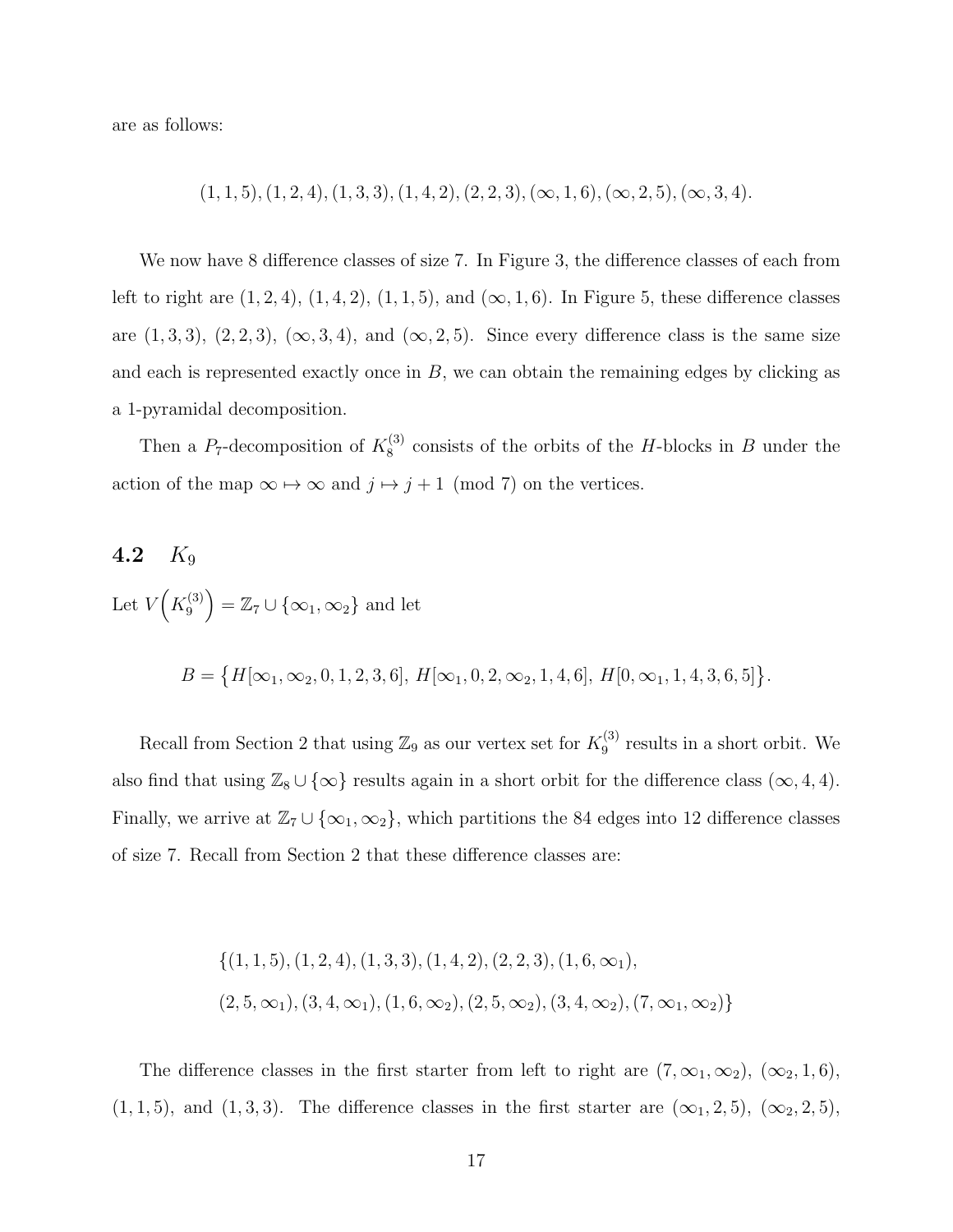$(\infty_2, 3, 4)$ , and  $(2, 2, 3)$ . The difference classes from the third starter are  $(\infty_1, 1, 6)$ ,  $(\infty_1, 3, 4)$ ,  $(1, 2, 4)$ , and  $(1, 4, 2)$ . Since every difference class is the same size and each is represented exactly once in  $B$ , we can obtain the remaining edges by clicking as a 2-pyramidal decomposition.

Then a  $P_7$ -decomposition of  $K_9^{(3)}$  $^{(3)}_9$  consists of the orbits of the H-blocks in B under the action of the map  $\infty \mapsto \infty_i$ , for  $i \in \{1,2\}$  and  $j \mapsto j+1 \pmod{7}$  on the vertices.

The following examples are done in a similar manner and thus we only list the starters and action on the vertices.

4.3  $K_{10}$ Let  $V(K_{10}^{(3)}) = \mathbb{Z}_{10}$  and let

 $B = \{H[8, 0, 7, 4, 2, 9, 1], H[8, 0, 2, 6, 9, 4, 5], H[9, 0, 1, 4, 7, 8, 3]\}.$ 

Then a  $P_7$ -decomposition of  $K_{10}^{(3)}$  consists of the orbits of the H-blocks in B under the action of the map  $j \mapsto j + 1 \pmod{10}$  on the vertices.

#### 4.4  $K_{12}$

Let  $V(K_{12}^{(3)}) = \mathbb{Z}_{11} \cup {\infty}$  and let

$$
B = \{H[10, 0, 1, \infty, 2, 6, 9], H[\infty, 0, 2, 4, 1, 7, 10], H[3, \infty, 0, 5, 4, 9, 10],
$$
  

$$
H[6, 0, 2, 7, 3, 8, 5], H[1, 0, 3, 4, 6, 7, 10]\}.
$$

Then a  $P_7$ -decomposition of  $K_{12}^{(3)}$  consists of the orbits of the H-blocks in B under the action of the map  $\infty \mapsto \infty$  and  $j \mapsto j + 1 \pmod{11}$  on the vertices.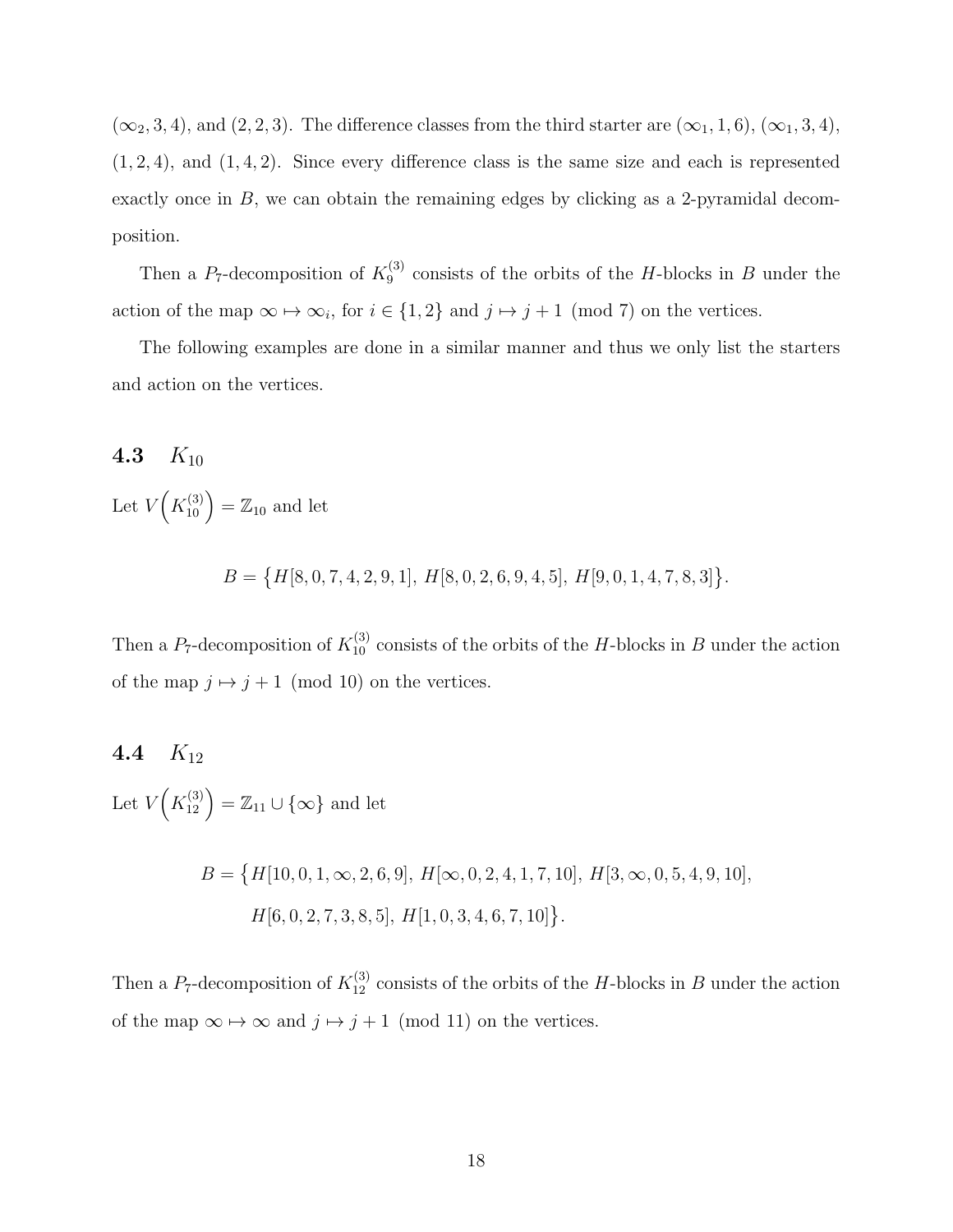#### 4.5  $K_{14}$

Let  $V(K_{14}^{(3)}) = \mathbb{Z}_{13} \cup {\infty}$  and let

$$
B = \{H[1, \infty, 0, 6, 7, 8, 2], H[2, \infty, 0, 5, 4, 9, 3], H[3, \infty, 0, 4, 5, 11, 2], H[0, 1, 9, 11, 5, 8, 4],
$$
  

$$
H[3, 0, 2, 6, 4, 8, 1], H[2, 0, 8, 11, 1, 6, 10], H[1, 0, 3, 4, 8, 10, 2]\}.
$$

Then a  $P_7$ -decomposition of  $K_{14}^{(3)}$  consists of the orbits of the H-blocks in B under the action of the map  $\infty \mapsto \infty$  and  $j \mapsto j+1 \pmod{13}$  on the vertices.

## 4.6  $L_{4.4}$ Let  $V(L_{4.4}^{(3)}$  $\mathbb{Z}_{4,4}^{(3)} = \mathbb{Z}_6 \cup \{\infty_1, \infty_2\}$  with vertex partition  $\{0, 2, 4, \infty_2\}, \{1, 3, 5, \infty_1\}$ . Then

$$
B = \{H[2, 3, 4, \infty_1, \infty_2, 0, 1]\},\
$$
  

$$
B^* = \{H[5, 0, 2, \infty_1, 1, 4, 3], H[4, 2, 5, \infty_2, 1, 3, 0]\}
$$

.

In this case, we are not able to decompose the hypergraph cyclically or r-pyramidally. Here, we have partitioned the H-blocks into B and  $B^*$  with unique actions on each. The difference classes of  $\mathbb{Z}_6 \cup {\infty_1, \infty_2}$  are

$$
\{(1, 1, 4), (1, 2, 3), (1, 3, 2), (\infty_1, 1, 5), (\infty_2, 1, 5), (\infty_1, 2, 4), (\infty_2, 2, 4), (\infty_1, 3, 3), (\infty_2, 3, 3), (\infty_1, \infty_2, 6)\},
$$

where  $(\infty_1, 2, 4)$ ,  $(\infty_2, 2, 4)$ ,  $(\infty_1, 3, 3)$ ,  $(\infty_2, 3, 3)$  have orbits of size 3 and the rest have orbits of size 6. The difference classes in B from left to right are  $(1, 1, 4)$ ,  $(\infty_1, 1, 5)$ ,  $(\infty_1, \infty_2, 6)$ ,  $(\infty_2, 1, 5)$ . Thus the edges in these difference classes can be obtained in an r-pyramidal manner by clicking. For the remaining difference classes, we click the edges two at a time by adding 2 to each vertex. This allows us to use half of the full orbits  $(1, 2, 3)$  and  $(1, 3, 2)$  in each starter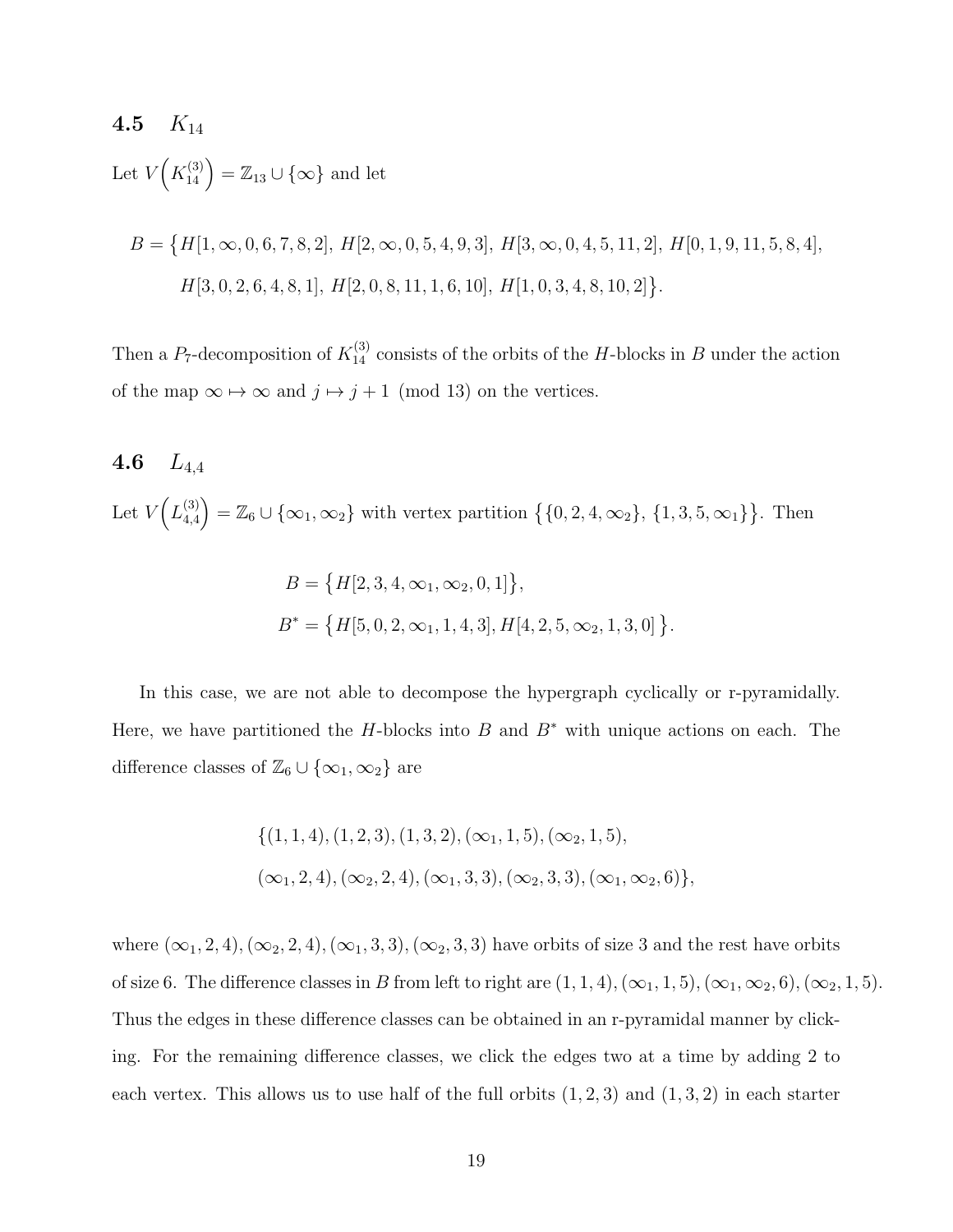along with the short orbits.

Thus a  $P_7$ -decomposition of  $L_{4,4}^{(3)}$  $_{4,4}^{(3)}$  consists of the orbits of the H-blocks in B under the action of the map  $\infty_i \mapsto \infty_i$  for  $i \in \{1,2\}$  and  $j \mapsto j+1$  (mod 6), and the orbits of the P<sub>7</sub>-blocks in B<sup>\*</sup> under the action of the map  $\infty_i \mapsto \infty_i$  for  $i \in \{1,2\}$  and  $j \mapsto j+2 \pmod{6}$ .

### 4.7  $K_{2,4,4}$

Let  $V(K_{2.4}^{(3)}$  $\mathcal{L}_{2,4,4}^{(3)}$  =  $\mathbb{Z}_8 \cup {\infty_1, \infty_2}$  with vertex partition  ${\{\infty_1, \infty_2\}, \{0, 2, 4, 6\}, \{1, 3, 5, 7\}\}$ and let

$$
B = \{H[1, \infty_1, 0, 3, 4, \infty_2, 7]\}.
$$

Then an  $P_7$ -decomposition of  $K_{2,4}^{(3)}$  $2,4,4$  consists of the orbit of the H-block in B under the action of the map  $\infty_i \mapsto \infty_i$ , for  $i \in \{1,2\}$  and  $j \mapsto j+1 \pmod{8}$  on the vertices.

## 4.8  $L_{4,6}$ Let  $V(L_{4.6}^{(3)}$  $\mathcal{L}_{4,6}^{(3)}$  =  $\mathbb{Z}_6 \cup \{ \infty_1, \infty_2, \infty_3, \infty_4 \}$  with the obvious vertex partition and let

$$
B = \{H[1, \infty_4, 2, 4, 0, \infty_3, 5], H[1, \infty_1, 2, 4, 0, \infty_2, 5]\},
$$
  
\n
$$
B^* = \{H[\infty_1, 0, 3, \infty_2, 1, 4, \infty_3], H[\infty_2, 2, 5, \infty_4, 0, 3, \infty_3], H[\infty_4, 1, 4, \infty_1, 2, 5, \infty_3]\},
$$
  
\n
$$
B^{**} = \{H[0, \infty_1, \infty_2, 1, \infty_3, \infty_4, 2], H[0, \infty_1, \infty_3, 1, \infty_2, \infty_4, 2], H[0, \infty_1, \infty_4, 1, \infty_2, \infty_3, 2]\}.
$$

Then a  $P_7$ -decomposition of  $L_{4,6}^{(3)}$  $_{4,6}^{(3)}$  consists of the orbits of the H-blocks in B under the action of the map  $\infty_i \mapsto \infty_i$ , for  $i \in \{1, 2, 3, 4\}$  and  $j \mapsto j+1$  (mod 6), the *H*-blocks in  $B^*$ , and the orbits of the H-blocks in  $B^{**}$  under the action of the map  $\infty_i \mapsto \infty_i$ , for  $i \in \{1, 2, 3, 4\}$ and  $j \mapsto j + 2 \pmod{6}$ .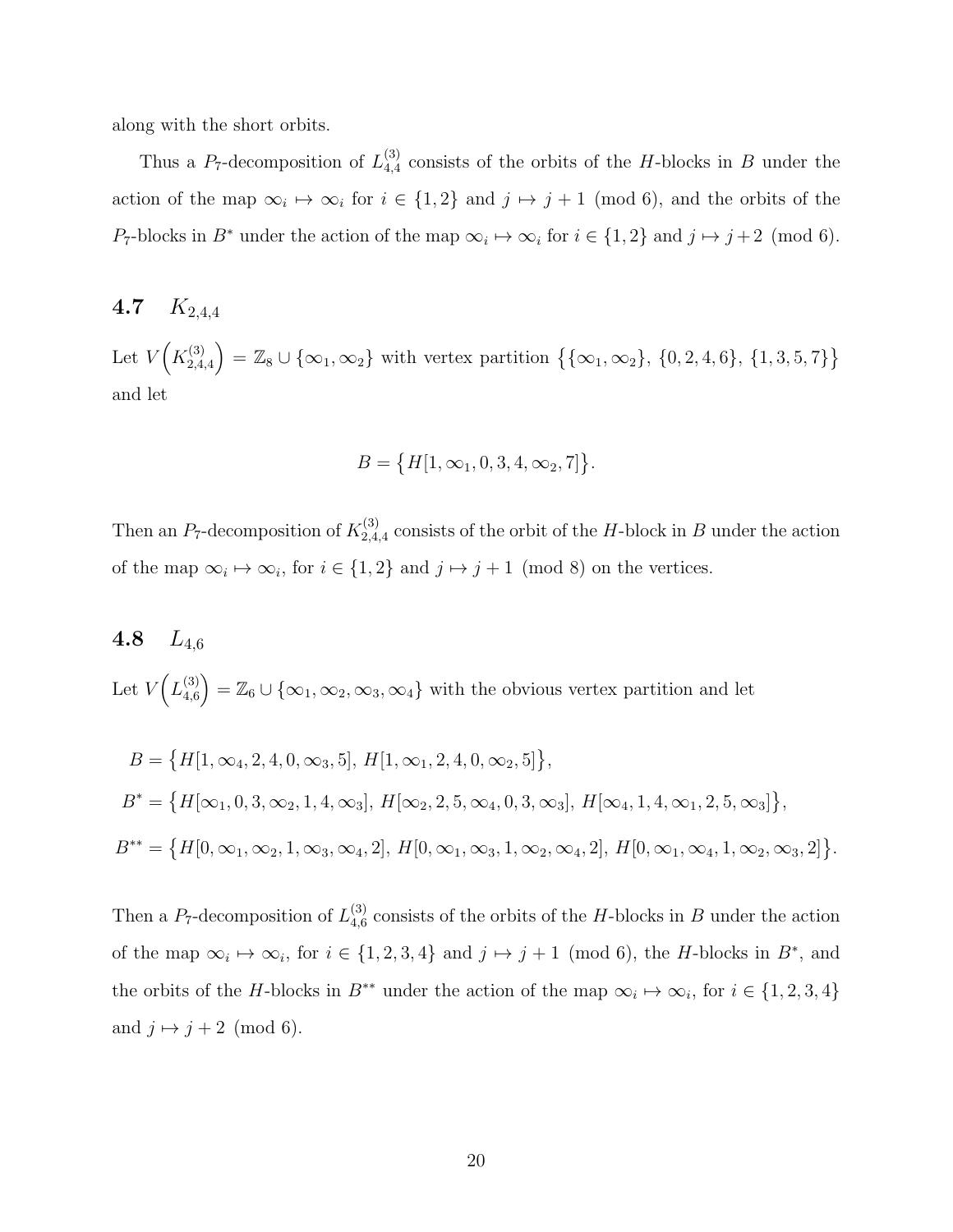4.9  $K_{1,4,4} \cup L_{4,4}$ 

Let  $V(K_{1,4,4}^{(3)} \cup L_{4,4}^{(3)})$  $\begin{bmatrix} (3) \\ 4,4 \end{bmatrix} = \mathbb{Z}_8 \cup \{ \infty \}$  with vertex partition  $\{ \{ \infty \}, \{ 0, 2, 4, 6 \}, \{ 1, 3, 5, 7 \} \}$  and let

$$
B = \{H[1, \infty, 0, 3, 2, 4, 7], H[3, 1, 4, 0, 5, 6, 2]\}.
$$

Then a P<sub>7</sub>-decomposition of  $K_{1,4,4}^{(3)} \cup L_{4,4}^{(3)}$  $_{4,4}^{(3)}$  consists of the orbits of the H-blocks in B under the action of the map  $\infty \mapsto \infty$  and  $j \mapsto j + 1 \pmod{8}$  on the vertices.

## 5 Proof of Main Theorem

Here we prove the main theorem, which is restated below for the convenience of the reader.

**Main Theorem.** There exists a P<sub>7</sub>-decomposition of  $K_v^{(3)}$  if and only if  $v \equiv 0, 1, 2, 4$ , or 6 (mod 8) and  $v \ge 7$ .

Proof. It remains to show necessity. Sufficiency is established by Lemma 3 and the explicit P<sub>7</sub>-decompositions in Section 4. We require that  $v \equiv 0, 1, 2, 4$  or 6 (mod 8) and  $v \ge 7$  based on the following conditions:

- 1. Order condition:  $v \geq 7$
- 2. Size condition:  $4 \mid {v \choose 3}$  $\binom{v}{3}$

Since there must be at least 7 vertices in  $K_v^{(3)}$  to embed a single subgraph of order 7, we have the order condition. The size condition follows because we need the number of edges in  $K_v^{(3)}$  to be divisible by the number of edges in  $P_7$ . Our goal is to fully decompose  $K_v^{(3)}$  into copies of  $P_7$ , so there cannot be any edges in  $K_v^{(3)}$  left over. Since our graph is 3-uniform, we have 3 vertices per edge and thus the number of edges in  $K_v^{(3)}$  is  $\binom{v}{3}$  $_3^v$ ). The hypergraph  $P_7$ has size 4, so  $\binom{v}{3}$  $\binom{v}{3}$  must be divisible by 4.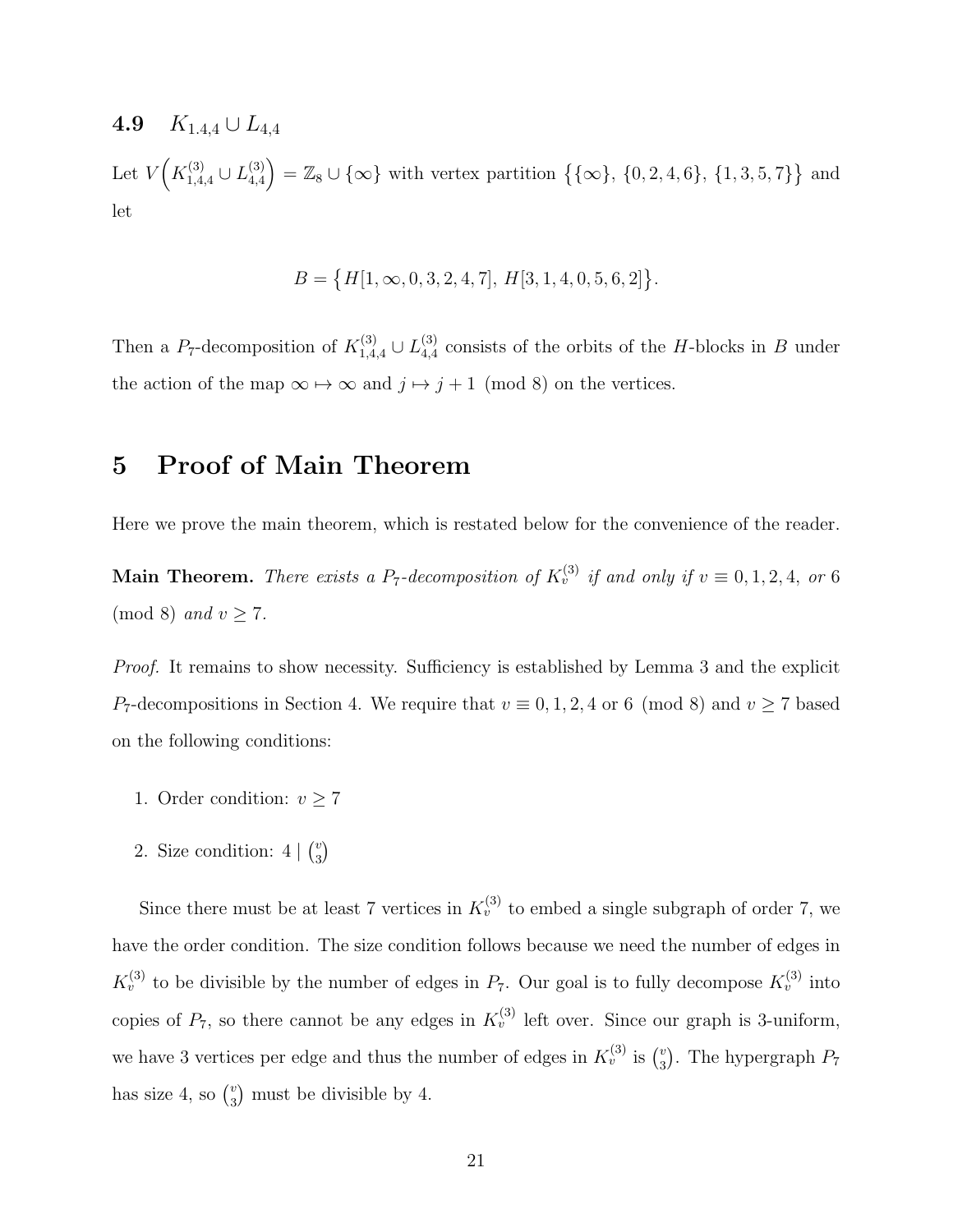We have  $\binom{v}{3}$  $\binom{v}{3} = \frac{v(v-1)(v-2)}{6}$  $\frac{f(v-2)}{6}$ , which tells us that 24 must divide  $v(v-1)(v-2)$ . Since we know that at least one of these terms must also be divisible by 3, we have that  $8 | v(v-1)(v-2)$ . Checking values modulo 8, we find that the size condition holds precisely when  $v \equiv 0, 1, 2, 4$ , or 6 (mod 8). Combining these two conditions, we arrive at the Main Theorem.  $\Box$ 

## 6 Conclusion

By providing the examples in Section 4, we successfully provided a  $P_7$ -decomposition for the complete 3-uniform hypergraph  $K_v^{(3)}$  when  $v \equiv 0, 1, 2, 4$  or 6 (mod 8) and  $v \ge 7$  and have settled the spectrum problem for  $P_7$ . These results parallel those of similar problems for different hypergraphs, such as the cycles by Akin, et al. in [1], Bunge, et al. in [2], and Bunge, et al. in [3]. Many of these graphs were studied by the Illinois State University Math REU. The results of  $P_7$  open the door to research on similar graphs, such as a loose 4-path of order 9 or tight 4-path of order 6, shown in Figure 7.



Figure 7: Loose 9-Path and Tight 6-Path

## References

[1] Matthew Akin, Ryan C. Bunge, Saad I. El-Zanati, Joshua Hamilton, Brittany Kolle, Sabrina Lehmann, and Levi Neiburger. On tight 6-cycle decompositions of complete 3-uniform hypergraphs. Discrete Mathematics, 345(2):112676, 2022.